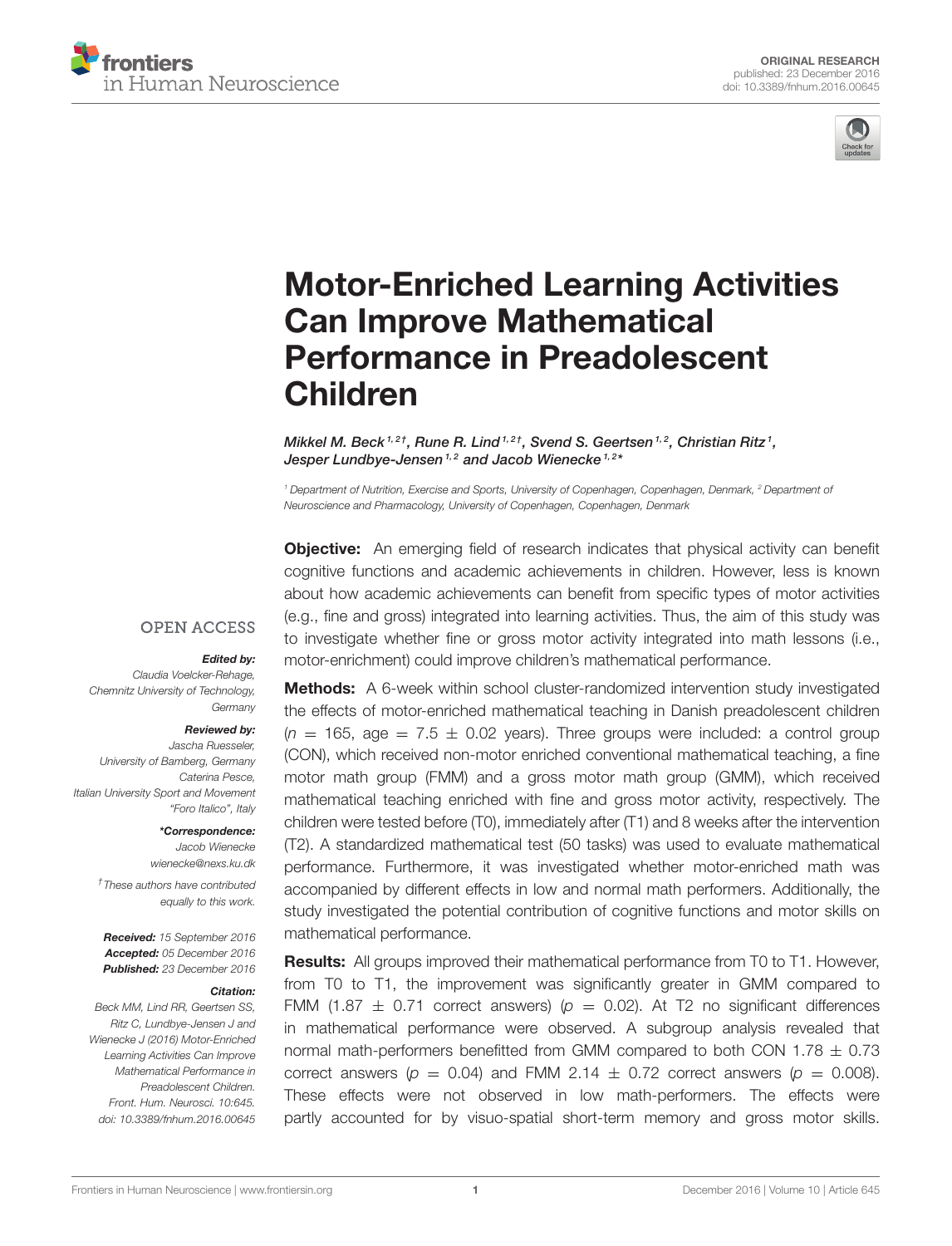**Conclusion:** The study demonstrates that motor enriched learning activities can improve mathematical performance. In normal math performers GMM led to larger improvements than FMM and CON. This was not the case for the low math performers. Future studies should further elucidate the neurophysiological mechanisms underlying the observed behavioral effects.

Keywords: children, motor skills, exercise, integrated physical activity, academic achievement, cognition, learning

## INTRODUCTION

The acquisition and development of mathematical skills can be seen as a central cognitive attribute in a modern technological society. Successful acquisition of basic mathematical skills early in life provides a framework which later academic achievements are based upon [\(Duncan et al., 2007\)](#page-12-0), and is a predictor of future academic and professional success [\(Butterworth, 2005;](#page-11-0) Parsons and Bynner, [2005\)](#page-12-1). Consequently, it is an important area for researchers in the field of behavioral neuroscience to identify strategies to improve mathematical skill acquisition in children and to explore the mechanisms involved in the acquisition of academic skills.

An emerging line of research has focused on investigating the relationships between physical activity, cognitive functions and academic achievements in children [\(Hillman et al., 2008;](#page-12-2) [Diamond and Ling, 2016;](#page-12-3) [Donnelly et al., 2016;](#page-12-4) Pesce and Ben-Soussan, [2016;](#page-12-5) [Vazou et al., 2016;](#page-13-0) [Tomporowski et al., 2015\)](#page-13-1). The term physical activity is a comprehensive concept covering various activities. These activities cover cardiovascular exercise focusing on the quantitative characteristics of the activity (e.g., intensity and duration) aiming at improving the cardiovascular fitness, in addition to activities concerned with the qualitative characteristics of the physical activity (e.g., the coordinative demands and cognitive engagement) leading, for instance, to improved motor skills [\(Pesce, 2012;](#page-12-6) [Diamond, 2015\)](#page-12-7). Currently, the majority of the performed studies have been concerned with linking cognitive functions [\(Hillman et al., 2005;](#page-12-8) [Voss et al., 2011\)](#page-13-2) and academic achievements [\(Castelli et al., 2007;](#page-11-1) Chaddock-Heyman et al., [2015\)](#page-11-2) to cardiovascular fitness in cross-sectional designs. Recent cross-sectional studies have positively linked motor skills to cognitive and academic measures (Kantomaa et al., [2013;](#page-12-9) [Lopes et al., 2013;](#page-12-10) [Haapala et al., 2014;](#page-12-11) Geertsen et al., [2016\)](#page-12-12) and recent reviews have stressed the importance of the qualitative characteristics of the performed physical activity as compared to the quantitative characteristics of the physical activity [\(Best, 2010;](#page-11-3) [Pesce, 2012;](#page-12-6) [Diamond, 2015\)](#page-12-7). In general, however, less focus has been paid to the qualitative characteristics of physical activity, and the relation of these to cognitive functions and academic achievements.

In addition to cross-sectional findings, interventional studies have also focused on the potential of cardiovascular exercise to facilitate cognitive performance and academic achievements (for reviews, see [Hillman et al., 2008;](#page-12-2) Pesce and Ben-Soussan, [2016;](#page-12-5) [Vazou et al., 2016;](#page-13-0) [Donnelly et al.,](#page-12-4) [2016\)](#page-12-4). The theoretical framework for these effects are related to the structural and functional differences and adaptations associated with or resulting from the increased cardiovascular fitness or exercise [\(Hillman et al., 2008\)](#page-12-2). Indeed, higher-fit preadolescent children display greater gray matter hippocampal volumes [\(Chaddock et al., 2010\)](#page-11-4), lower gray matter thickness in the frontal cortex [\(Chaddock-Heyman et al., 2015\)](#page-11-2) and greater white matter integrity [\(Chaddock-Heyman et al., 2014\)](#page-11-5) which altogether might translate into superior cognitive and academic performance [\(Chaddock et al., 2010;](#page-11-4) Chaddock-Heyman et al., [2015\)](#page-11-2). Moreover, interventions focusing on various cardiovascular engaging activities result in brain electrophysiological adaptations, including an increased amplitude of the P3 component of the event-related potentials (ERPs), indicating a more efficient allocation of attentional resources [\(Polich, 2007\)](#page-13-3). These effects are speculatively based upon neurobiological and molecular events related to cardiovascular exercise which positively affect neuroplastic processes within the central nervous system (Gomez-Pinilla and Hillman, [2013\)](#page-12-13). Again, less focus has been paid to the qualitative characteristics of the physical activity. However, [Schmidt et al.](#page-13-4) [\(2016\)](#page-13-4) highlighted the promising effects of a cognitively engaging 6-week physical activity intervention in promoting executive functions independently of the exercise intensity. Furthermore, [Chang et al. \(2013\)](#page-11-6) found a positive effect on measures of cognitive functioning of an 8-week intervention focusing on coordinative demanding intensity-independent physical activity. This positive effect was related to brain electrophysiological measures, including both increased amplitudes and shorter latencies of the P3 ERP component, reflecting more efficient and faster cognitive processing [\(Polich, 2007\)](#page-13-3).

Altogether, these studies highlight two different approaches of physical activity to facilitate cognitive functions, and suggest differential, but beneficial, mechanisms for the observed behavioral effects [\(Voelcker-Rehage and Niemann, 2013\)](#page-13-5). This has led to research conducted to investigate the effects of including both quantitatively and qualitatively approaches of physical activity as interventions in ecologically valid school settings to promote cognition and academic achievements. One way of investigating the impact of physical activity on cognition in school settings is to include classroombased physical activity, prescribed either as physical activity breaks ("energizers") or physical activity integrated into the academic curriculum. [Ahamed et al. \(2007\)](#page-11-7) implemented quantitative, cardiovascular "energizers" of 15 min in a 16 month intervention, but did not see any positive effects for the intervention group. Conversely, [Mullender-Wijnsma et al. \(2016\)](#page-12-14) found that 15-min of classroom-based integrated cardiovascular exercise improved the mathematical and spelling performance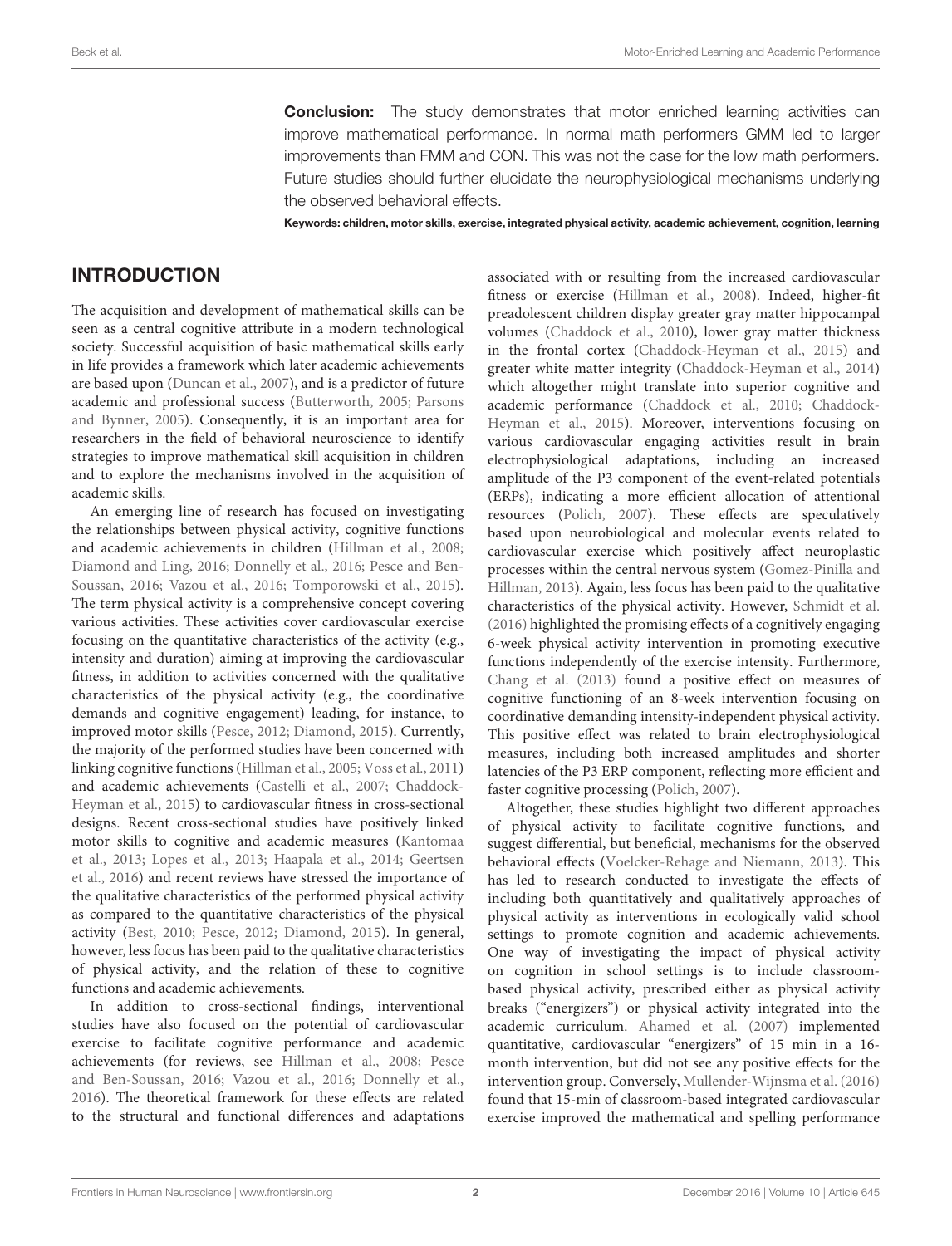to a greater extent than conventional teaching. A paucity of literature exists investigating classroom-based qualitatively focused physical activity. However, a newly published study by [Vazou et al. \(2016\)](#page-13-0) employed classroom-based integrated multifaceted physical activity into the taught academic content and found greater improvements in mathematical performance for the intervention group compared to a control group.

Collectively, studies evaluating the effects of classroombased physical activity (prescribed as breaks or integrated into the curriculum), whether focusing on quantitative or qualitative characteristics, yield inconsistent results. In line with this, [Donnelly et al. \(2016\)](#page-12-4) recently proposed the need for further research in this specific field to delineate the potential effects. Furthermore, no previous studies have investigated the effects of different qualitatively focused motor enriching interventions (fine vs. gross motor skill) on cognitive and academic performance in children. Recently published crosssectional study have indeed indicated that different coordinative motor skills, including both gross and fine motor skills, are associated with objective measures of cognitive functions and academic achievement, including mathematical performance, in children [\(Kantomaa et al., 2013;](#page-12-9) [Haapala et al., 2014;](#page-12-11) Geertsen et al., [2016\)](#page-12-12). While these associations are intriguing, they are correlational in nature. Therefore, longitudinal interventional studies investigating potential causal effects of integrating different types of qualitative motor activities, including both gross and fine classroom-based motor activities on measures of academic achievements are needed.

Furthermore, a number of studies have aimed at investigating the differential effects of physical activity on cognitive functioning and academic achievement related to the baseline performance of the children (high and low performers). These studies have primarily employed interventions focusing on the quantitative characteristics of the physical activity. Acute cardiovascular exercise interventions have yielded the strongest effects in individuals with the lowest cognitive baseline performance [\(Mahar et al., 2006;](#page-12-15) [Pontifex et al., 2013;](#page-13-6) Drollette et al., [2014\)](#page-12-16), highlighting an interesting possibility of using physical activity to support those individuals who need it the most. Yet, the literature regarding the effects of chronic physical activity interventions are sparse. One study that investigated this found that typically developing children benefitted the greatest from a physical education based intervention with additional cognitive demands (cognitive enrichment), while children with coordinative impairments did not [\(Pesce et al.,](#page-12-17) [2013\)](#page-12-17). This points to the need of optimally challenging every individual. Whether this is the case for classroom-based physical activity interventions is currently unknown. Indeed, studies evaluating classroom-based integrated qualitative physical activity in relation to the children's cognitive and academic baseline performance are lacking.

Additionally, previous studies evaluating the effects of classroom-based physical activity interventions have not accounted for cognitive and motor covariates related to academic achievements, including executive functions (St. Clair-Thompson and Gathercole, [2006;](#page-13-7) [Bull et al., 2008\)](#page-11-8), shortterm memory [\(Raghubar et al., 2010\)](#page-13-8) and motor skills (e.g., [Geertsen et al., 2016\)](#page-12-12). Importantly, theoretical models have been proposed, suggesting a mediating role for cognitive efficiency, and particularly executive and metacognitive functions, in the relationship between physical activity and academic achievements [\(Howie and Pate, 2012;](#page-12-18) [Tomporowski et al.,](#page-13-1) [2015\)](#page-13-1). In line with this, [Pesce et al. \(2016\)](#page-13-9) recently proposed that improvements in children's ball skills mediated the effects of a coordinative and cognitively demanding physical activity intervention on measures of executive functioning. Moreover, as indicated in a review by [Tomporowski et al. \(2015\)](#page-13-1) the number of studies investigating the stability and maintenance of the effects resulting from physical activity interventions on measures of cognitive functioning and academic achievement is sparse.

Taken together, the present study has three primary aims: (1) to investigate the immediate and maintained causal effects of classroom-based integrated gross and fine motor activity on mathematical performance in preadolescent children, (2) to investigate whether differences exist in the intervention effects between children characterized as normal and low mathematical performers, and (3) to investigate whether, and to what extent, different cognitive functions and motor skills contribute to the physical activity-academic achievement relationship.

We hypothesize that classroom-based gross and fine motor activity will result in an increased mathematical performance following a 6-week intervention compared to a conventional teaching strategy. We further hypothesize that the addition of extra coordinative demands will primarily benefit normal performing children, in relation to the optimal challenge point theory [\(Pesce et al., 2013\)](#page-12-17). Finally, based on prior studies highlighting cognitive and motor skills as potential mediators of the effects of physical activity, we hypothesize that both cognitive and motor performance will account for some of the interventional effects on mathematical performance.

# MATERIALS AND METHODS

## **Participants**

We invited 186 children from the 1st grade level from three different Danish public schools, containing 9 different school classes, in the Copenhagen area. The schools were selected based on similar demographic profiles (determined by the placement of the schools) and on grade-based graduation performance (included schools ranked 48, 56, 57, of 59 public schools in Copenhagen). One-hundred-sixty-five children (77 girls, mean age  $= 7.5$ , SEM  $= 0.02$ ) were included in the study after obtaining written consent, corresponding to 89% of the invited children (see **[Table 1](#page-3-0)** for demographic characteristics within each intervention group). School classes were stratified based on baseline mathematical performance, and cluster-randomly allocated to one of three groups, explained in detail below (**[Figure 1](#page-4-0)**). The study was approved by the Ethical Committee of Copenhagen, Denmark (protocol: H-15009418), and was carried out in accordance with the Helsinki Declaration II.

## Intervention Groups

The three groups were gross motor math (GMM), fine motor math (FMM) and control (CON). The groups mainly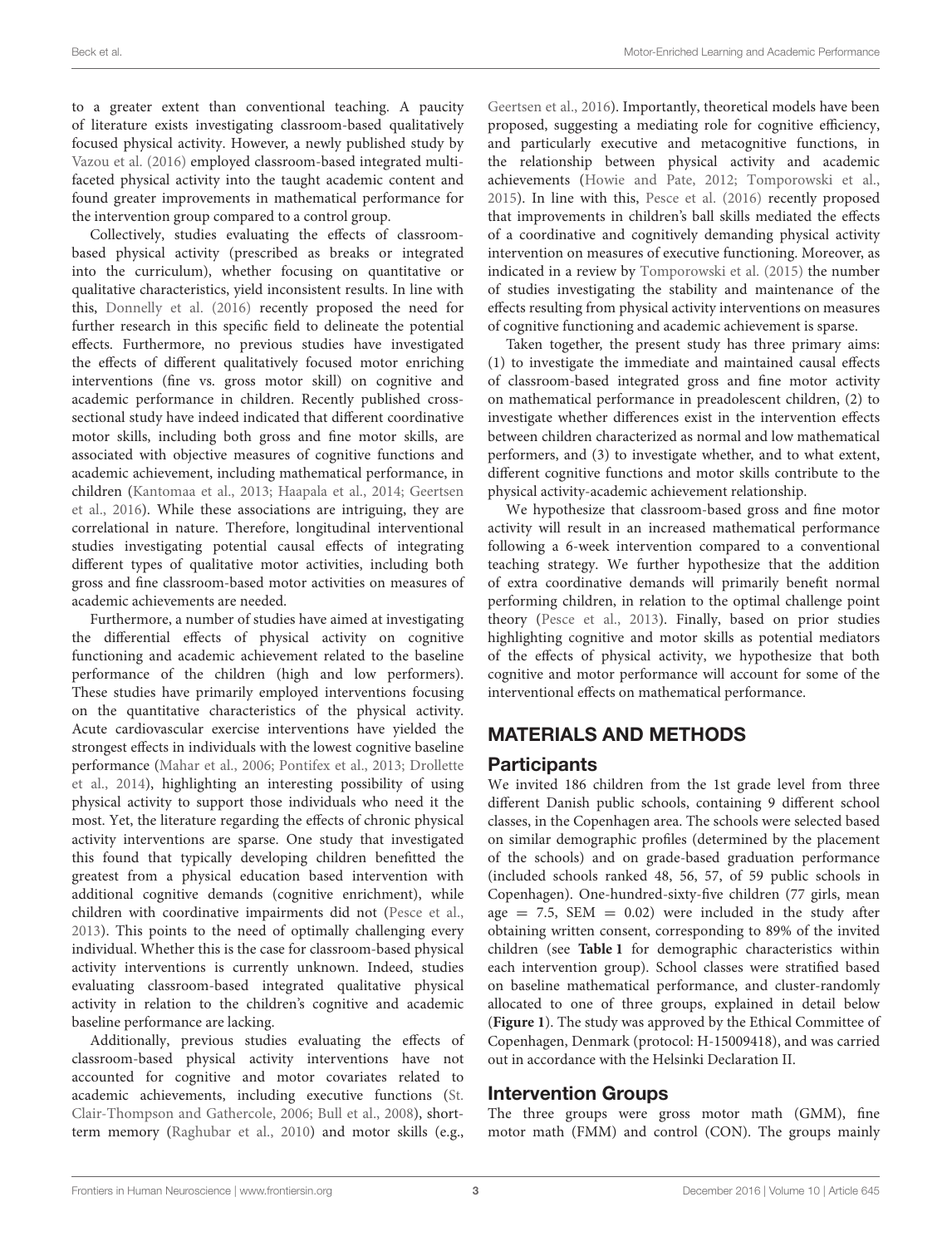<span id="page-3-0"></span>

| TABLE 1   Demographic characteristics of two intervention groups (FMM, |
|------------------------------------------------------------------------|
| Fine motor math; GMM, Gross motor math) and the control (CON) group.   |

|                                                 | CON          | <b>FMM</b>   | GMM          |
|-------------------------------------------------|--------------|--------------|--------------|
| Participants (n)                                | 57           | 53           | 55           |
| Age (Years)                                     | $7.5 + 0.02$ | $7.5 + 0.03$ | $7.5 + 0.02$ |
| Gender (% Boys)                                 | $49.1 + 3.8$ | $56.6 + 3.9$ | $54.5 + 3.9$ |
| Bilingualism (% Bilingual)                      | $36.8 + 3.7$ | $35.8 + 3.8$ | $34.5 + 3.7$ |
| BMI (Weight/Height $^2$ 2)                      | $16.5 + 0.3$ | $15.8 + 0.3$ | $16.5 + 0.3$ |
| Cardiovascular fitness (Distance<br>covered, m) | $878 + 17$   | $866 + 18$   | $894 + 12$   |

*Data reported as mean* ± *SEM. Estimate of cardiovascular fitness obtained using the Andersen test [\(Andersen et al., 2008\)](#page-11-9). No significant between-group differences were observed for any of the measures. BMI, body mass index.*

differed in the applied teaching methods. GMM focused on integrating gross motor movements into the learning activities covering the mathematical curriculum (gross motor enrichment), using different gross motor movements supporting the mathematical principles and procedures to be acquired. Desks and chairs were moved to the sides in the classroom ensuring adequate space for performing gross motor movements. Children in the GMM group performed inter-limb gross motor movements that alternated between dynamic and static movements and involved a large range of movement (e.g., skipping, crawling, hopscotching, throwing, one-legged balance). The gross motor movements were performed while solving mathematical problems throughout all lessons (lasting approximately 60 min each). FMM focused on integrating fine motor movements into the learning activities covering the mathematical curriculum (fine motor enrichment). The learning activities involved a modified version of the LEGO MoreToMath $^\circledR$  concept. The children used fine motor activity to manipulate  $LEGO^{\circledR}$  bricks supporting the mathematical principles and procedures to be acquired. The children were primarily sitting at their desks throughout the lesson. The children bimanually selected, moved and modeled the bricks using both hands and fingers while solving mathematical problems throughout all lessons (lasting approximately 60 min each). CON employed conventional math teaching, and was restricted to not make use of additional motor activity or cardiovascular exercise during the math lessons. In all three groups (i.e., CON, FMM, GMM), the children worked individually or in small groups during the lessons. During the intervention, the learning activities in the three groups were matched on content, i.e., the mathematical principles and procedures to be acquired, and time of the day of the math lessons. The standardization within and between the intervention groups was ensured through three workshops of 3 h for the involved teachers hosted by the experimental staff. The workshops were conducted prior to the allocation of classes into groups. In addition to thorough instructions, teachers received thoroughly designed teaching manuals, describing what, when and how the teaching should be conducted during the intervention period. Furthermore, the experimental supervisors were in ongoing dialogue with the teachers of all

three intervention groups to ensure the intended intervention, however no quantitative measures were obtained during this process.

## Procedure

The children had their mathematical achievement, cognitive functions and motor skills tested at three time-points. Testing took place before (T0), immediately (T1), and 8 weeks (T2) after the intervention. Substantial effort was paid to ensure that the children were tested at the same time of the day  $\pm$  1 h, in the same sequence of testing, and by the same experimental supervisor at all three time-points. At T0, the children's cardiovascular fitness was also tested. The intervention lasted 6 continuous weeks, and included 3 weekly math lessons of approximately 60-min duration. During the intervention, the amount and intensity of the physical activity (or load) during the math lessons was evaluated through spot tests involving accelerometers and heart rate monitoring.

## Measures

#### Mathematical Test

The children's mathematical achievement was tested through a paper-and-pencil, standardized, diagnostic test developed by experts within the neuropsychological field of mathematical testing in Denmark (Hogrefe Psykologiske Forlag A/S, Virum, Denmark). Specifically, the test consisted of 50 mathematical tasks to be solved, including 39 1st grade tasks and 11 2nd grade tasks. The tasks covered different age-related mathematical themes, including arithmetic and geometry. The test was conducted individually in a classroom with 15–20 children completing it simultaneously under supervision from two experimental supervisors and the teacher of the class. The children were thoroughly instructed prior to the test. During the test, each problem was presented verbally in a standardized format by an experimental supervisor. Next, the children were to solve the presented problems. When the entire classroom had answered, the test proceeded in a similar fashion. Halfway through the test, the children had a 10 min mandatory break. The entire testing session lasted between 60 and 90 min. The tests were reviewed offline by a single experimental supervisor using standardized guidelines provided by the authors of the test.

#### Cognitive Tests

Three standardized cognitive tests were applied to estimate the capacity of the children in different domains of cognitive functions, including executive functions and short-term memory. The cognitive tests were completed on a computer in a one-to-one session between a child and an experimental supervisor.

#### **Executive functions**

The children's executive functions were assessed using a computer-based modified Eriksen Flanker Task (Eriksen and Eriksen, [1974\)](#page-12-19). Since the test was carried out in young children, the stimuli consisted of fish requiring feeding (e.g., Hillman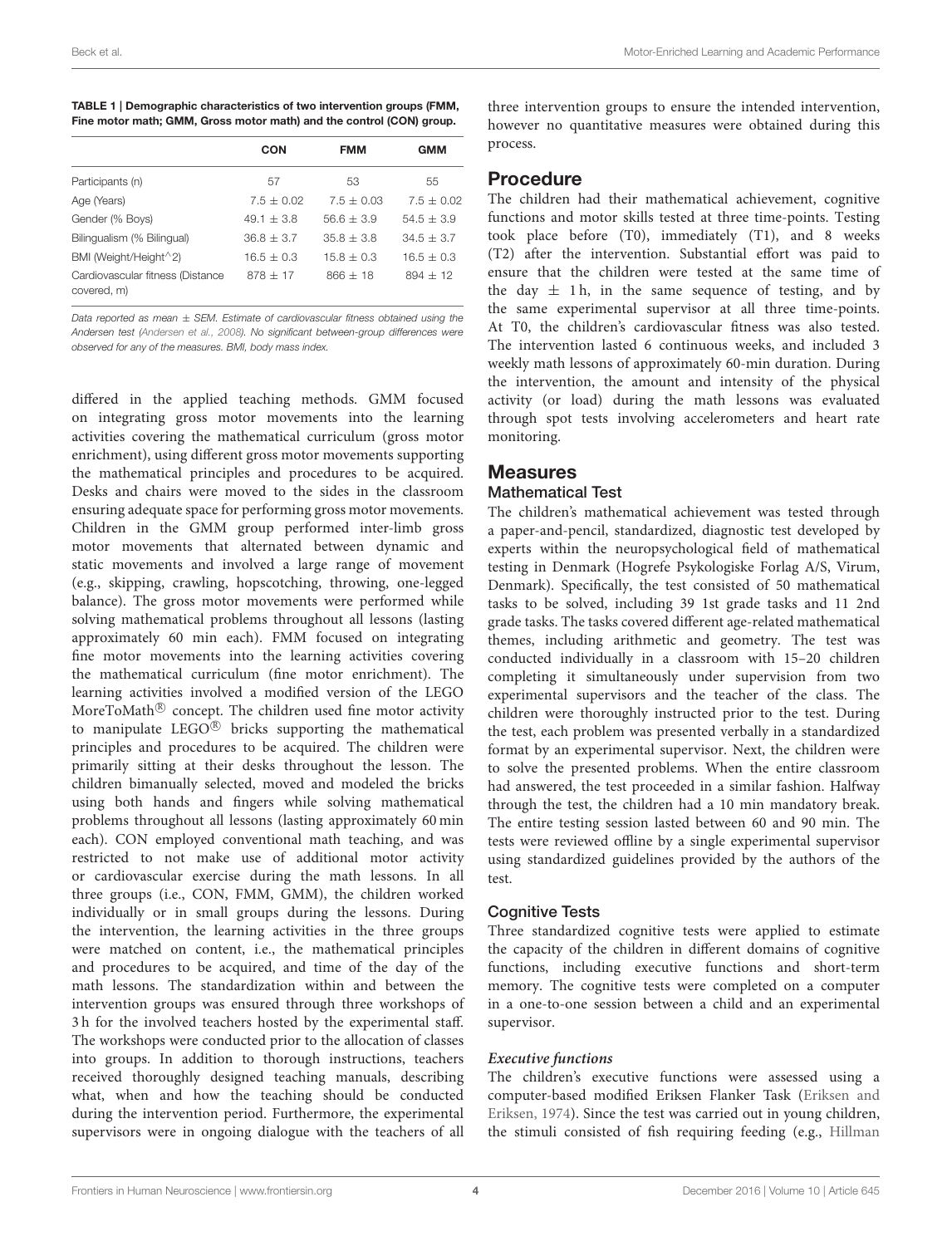

<span id="page-4-0"></span>et al., [2014;](#page-12-20) [Schonert-Reichl et al., 2015;](#page-13-10) Vazou and Smiley-Oyen, [2014\)](#page-13-11). The children were comfortably placed in front of a 15.4′′ laptop placed at a distance that allowed them to press the response buttons with their index fingers, with their elbows resting on the edge of the table. The laptop presented the stimuli using Presentation (Neurobehavioral Systems Inc., California, USA). Stimuli (90  $\times$  10 mm) were placed in the center of the screen on a white background. The children were presented with congruent (compatible) stimuli (i.e., >  $>$  > > >) and incongruent (incompatible) stimuli (i.e., >  $>$  < > >) in a pseudo-randomized sequence with an equiprobable (0.5) frequency of congruent and incongruent stimuli. The children completed a single block of 60 trials, preceded by four familiarization trials, ensuring task compliance. The children were instructed to respond to the inside stimulus, while ignoring the flanking stimuli as fast and accurate as possible. The children's response latency and accuracy were logged for both congruent and incongruent trials. Responses faster than 200 ms were considered as an anticipatory response and were excluded from the analyses. From the congruent and incongruent trials, interference effects (i.e., flanker effects) were computed as the difference between incongruent trials and congruent trials. These measures were used as an estimate of the children's inhibitory control (e.g., [Hillman et al.,](#page-12-21) [2009\)](#page-12-21).

#### **Visuo-spatial short-term memory**

The children's visuo-spatial short-term memory was assessed using a spatial span test from the Cambridge Neuropsychological Test Automated Battery (CANTAB) (Cambridge Cognition Ltd, Cambridge, UK). The spatial span test is a neuropsychological test specifically assessing the memory for sequentially presented visuo-spatial information, and it has been used in previous studies assessing visuo-spatial short-term memory in children aged 4–12 [\(Luciana and Nelson, 2002\)](#page-12-22). The children were comfortably placed in front of a 23′′ touchscreen and equipped with headphones. The touchscreen was placed approximately 30 cm from the edge of the table. During the test, nine white squares (43  $\times$  43 mm each) were presented on a black background on the touch-screen, and the squares changed color one by one. After the presentation, the participants were to replicate the sequence by touching the squares with the index finger of their dominant hand. If correct, an additional colorchanging square was added to the sequence in a progressive manner (from 2 to a total of 9 squares). The longest completed sequence, the span length, was logged and used as a measure of the visuo-spatial short-term memory.

#### **Phonological short-term memory**

The children's phonological (semantic) short-term memory was assessed using a free-recall wordlist memory task inspired by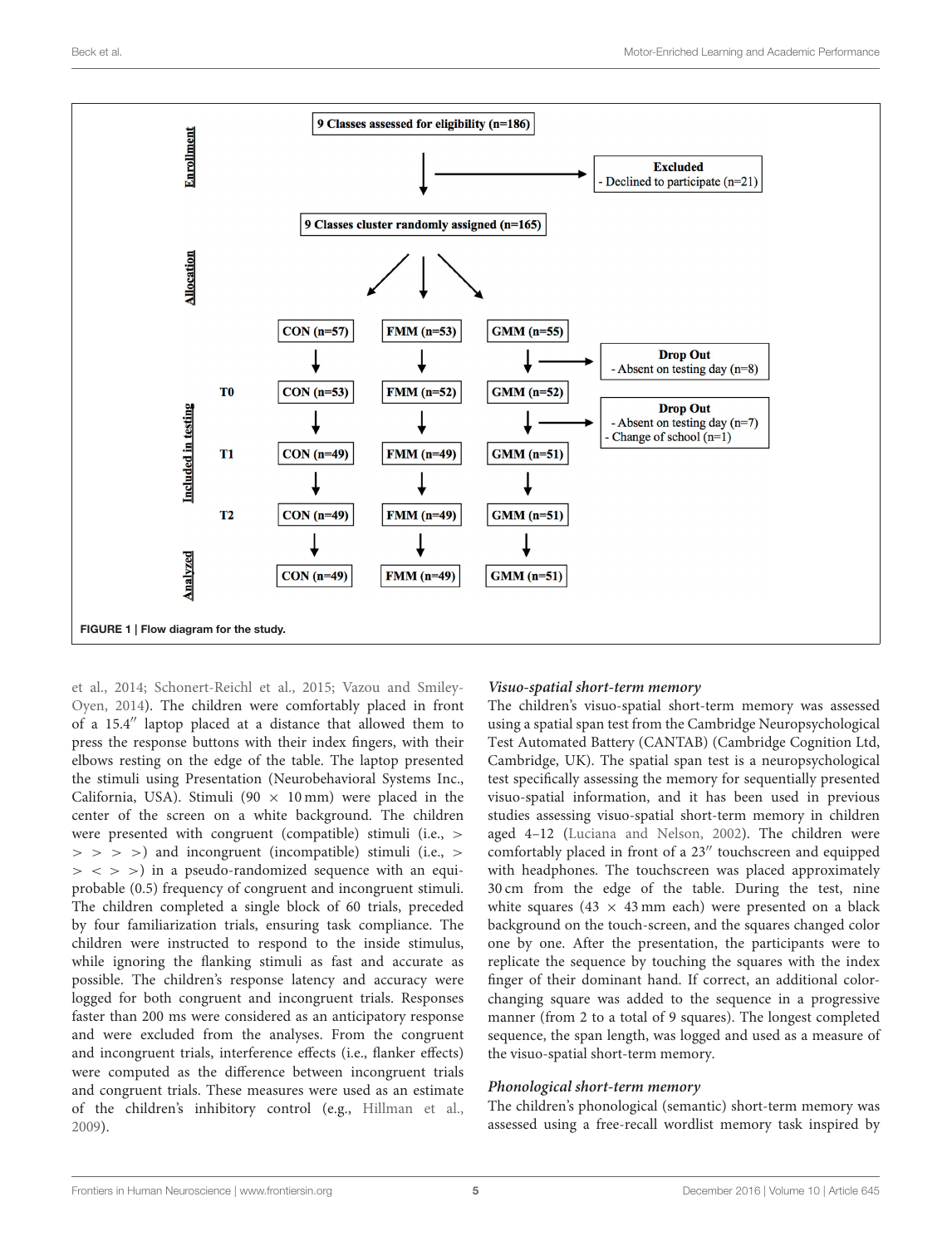[Pesce et al. \(2009\)](#page-12-23). Specifically, the test evaluated the children's ability to remember as many words as possible out of 20. The words were all age-appropriate nouns. The children were comfortably placed in front of a 13.3′′ laptop and equipped with headphones. During the test, 20 words were visually displayed and presented orally in a standardized and timed sequence for 5-s each using a Microsoft PowerPoint presentation yielding a 100-s presentation time. After the presentation, the children were exposed to a 120-s period in which they were to sit with their eyes closed and remember the words. Then, the children had an additional 120-s period to verbally recall as many words as possible in a free-recall manner. The number of correctly recalled words were logged and used as a measure of the phonological short-term memory.

#### Motor Tests

Two motor tasks were applied estimating the children's gross and fine motor skills. The tasks were completed in a one-to-one session between a child and an experimental supervisor.

#### **Gross motor skills**

To evaluate gross motor skills, the children completed a coordination wall, which has previously been used to assess gross motor coordinative skills in preadolescent children (Geertsen et al., [2016;](#page-12-12) [Larsen et al., 2016\)](#page-12-24). The children were standing facing the coordination wall, which consisted of an upright rectangular  $9 \times 8$  grid, with the numbers 1-10 distributed on the grid. Half of the numbers were blue, half red. Red and blue numbers appeared on both sides of the vertical midline. The coordination wall was split in two by a horizontal dividing line, yielding an upper section (top seven rows), and a lower section (bottom two rows). The children were equipped with a red dot on their right hand and a blue dot on the left hand and foot. The children were instructed to touch the numbers in the correct order, from one to ten, with their hands (upper section) or feet (lower section), according to the color of the number. The movements performed required crossing of the vertical midline. They had to complete the task as fast and accurate as possible. If a mistake was made, the children were immediately instructed to correct it, and proceed. Prior to the test the children were thoroughly instructed. Next, the children had three attempts on the coordination wall, and the shortest time (best time) of completion (in sec) was used as a measure of the children's bimanual, inter-limb coordinative gross motor skills.

#### **Fine motor skills**

The children's fine motor skills were evaluated using the Perdue Pegboard test (US Neurologicals LLC, Washington, USA). Specifically, the Perdue Pegboard [\(Tiffin and Asher, 1948\)](#page-13-12) assesses manual dexterity and bimanual fine motor coordination, and has previously been used testing preadolescent children [\(Gardner and Broman, 1979\)](#page-12-25). The children were comfortably placed on a chair in front of the Purdue Pegboard. Prior to test, the children's handedness were assessed using a name-writing test supplemented with self-report [\(Scharoun and Bryden, 2014\)](#page-13-13), and the children were thoroughly instructed in the test. The test consisted of four sessions: 30-s uni-manual placement of pins using the dominant hand (i) and the non-dominant hand (ii). Thirteen-seconds bimanual placement of pins using both hands (iii), and 60-s bimanual assembly, consisting of three parts assembled in a specific sequence (iv). The latter served as a measure of the children's fine motor skills, expressed as the number of correctly assembled parts.

#### Cardiovascular Fitness

The children's cardiovascular fitness was estimated using the Andersen test [\(Andersen et al., 2008\)](#page-11-9), which is a validated measure of cardiovascular fitness in 6–9 year old children (Ahler et al., [2012\)](#page-11-10). The test was modified to fit the available space in the gyms of the involved schools. Prior to test, the participants completed a 5-min warm-up and were thoroughly instructed in the test protocol. In the test, the children ran between cones placed diagonally across each other in a distance of 17 m in 15-s intervals interspersed by 15-s mandatory breaks. The test was completed in 10 min. The children ran as fast as they could during the running intervals to cover the greatest distance possible. Heart rate was monitored (Polar Team 2 System, Polar, Finland), and the test was videotaped using a GoPro HERO4 camera (GoPro Inc., California, USA), to ensure that the performance of each child was logged. The videos were inspected offline and the total running distance was registered as a measure of cardiovascular fitness.

#### Physical Load during the Intervention

In a subsample of the children, covering all three intervention groups ( $n = 49$ ), the physical load during the math lessons was estimated combining time-synced heart rate monitoring (Polar Team 2 System, Polar, Finland) and accelerometers (MinimaxX S4, Catapult Innovations, Canberra, Australia) on 6 occasions. Individual heart rate during the lessons was compared to each participant's maximum heart rate (HRmax) collected during the Andersen test, yielding an individual percent of HRmax. Time spent in low (0–60% of HRmax), moderate-to-vigorous (60–90% of HRmax) and high (90–100% of HRmax) heart rate zones during the lessons were used as outcome measures. The accelerometers sampled tri-axially [forward (fwd), sideways (side), upwards (up)] with a sampling-rate of 100 Hz. Based on the MinimaxX proprietary software (Sprint, Catapult Sports, Canberra, Australia) the physical load (i.e., player load) was computed by the software using the following formula:

Player load  $=$ 

$$
\sqrt{(fwd_{y1} - fwd_{y-1})^2 + (side_{x1} - side_{x-1})^2 + (up_{z1} - up_{z-1})^2}
$$

where fwd<sub>y</sub>, side<sub>x</sub>, and up<sub>z</sub> indicate the accelerations in the forward, sideways and upwards plane, respectively. The player load is an arbitrary unit correlated with subjective perceived exertion measures of physical exhaustion [\(Casamichana et al.,](#page-11-11) [2013\)](#page-11-11), and the measure has previously been used to assess the intensity of various physical activities in preadolescent children [\(Larsen et al., 2016\)](#page-12-24).

## Statistical Analysis

The statistical analyses were performed in the open-access software R Studio (R Core Team, Vienna, Austria). The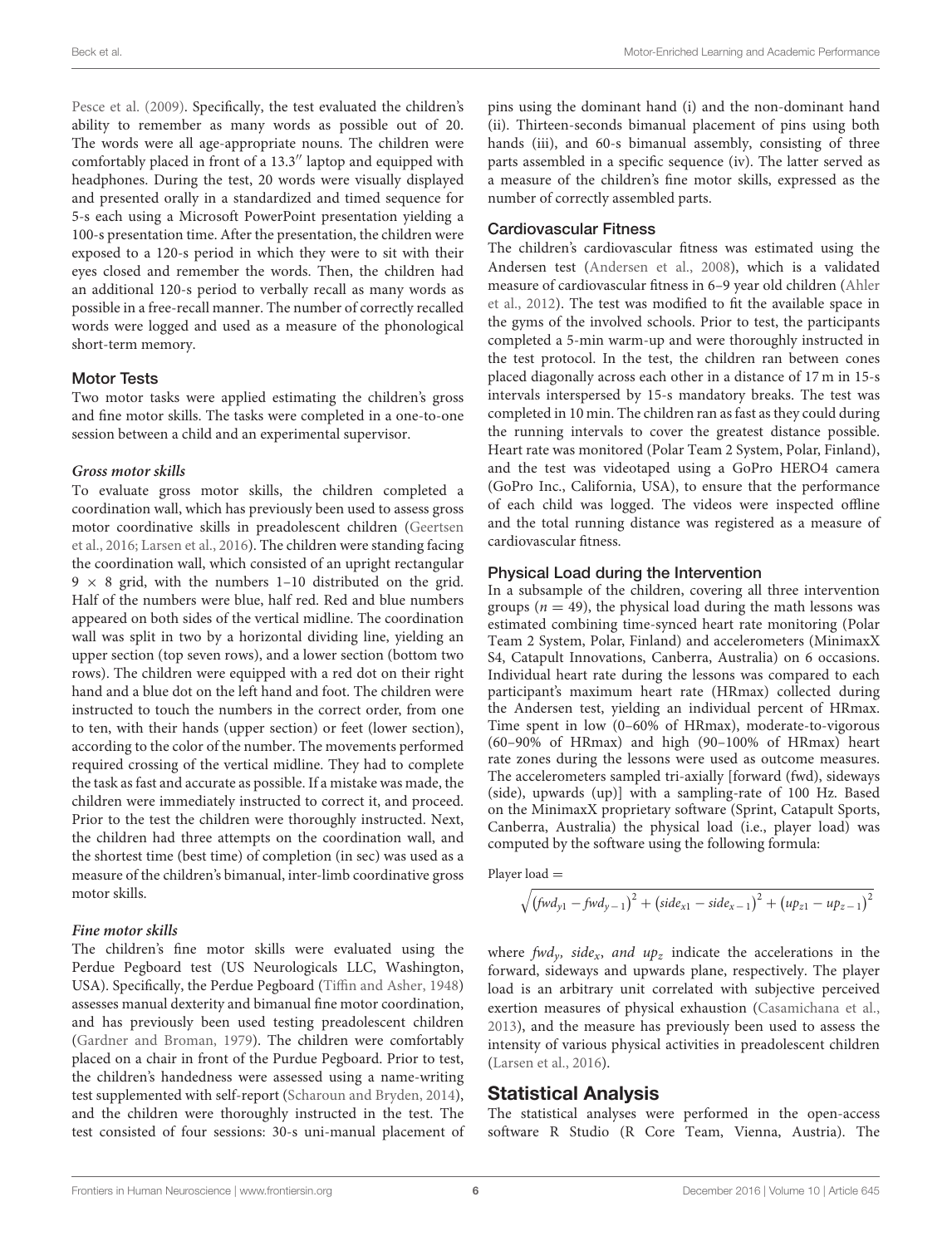analyses were carried out on complete datasets (completecase analysis). Baseline characteristics were compared between groups using one-way analysis of variance or chi-square tests for continuous (age, BMI, cardiovascular fitness) and categorical (gender, bilingualism) measures, respectively. Data from the mathematical, cognitive and motor tests were analyzed using linear mixed models with group-time interactions as fixed effects, using R package lme4 [\(Bates et al., 2014\)](#page-11-12). Random effects were included in the models to account for dependencies between measurements on the same subjects, school classes, and schools. Model validation was based upon visual inspection of residual plots and normal probability plots. To accommodate the specific hypotheses of this study, specific sets of contrasts between intervention groups across the included time-points were evaluated using global F-tests. Subsequently, model-based t-tests were used to identify the significant differences, using the R-package multcomp [\(Hothorn et al., 2008\)](#page-12-26). These pairwise comparisons were adjusted for multiplicity using the 'single-step' adjustment, which is a recently developed procedure providing a less conservative adjustment of p-values as compared to Bonferroni adjustment and related adjustments, by utilizing the correlations between tests. Additionally, between-group differences and within-group differences at, and between, specific time-points were compared using model-based t-tests. An explorative analysis sought to examine whether differences between intervention groups were related to the baseline mathematical performance level of the children. The authors of the standardized and validated math test describe that an individual performance at 75% correct answers, or lower, might reflect difficulties acquiring mathematical content. This subgroup was termed low performers ( $n = 49$ , based on the math performance at T0). The other subgroup (i.e.,  $>75\%$  c.a.) was termed normal performers ( $n = 116$ ) and was characterized by not having difficulties acquiring mathematical content. Moreover, to gauge the tentative contribution or mediating effect of cognitive and motor performance on mathematical achievement, each cognitive and motor measure was added one by one, using an univariate approach, to the overall linear mixed model as an additional covariate, and differences in estimates between models with and without the covariate were reported. Data are reported as mean ± SEM unless otherwise stated. A significance level of 0.05 was applied.

# RESULTS

# Baseline Mathematical, Cognitive, and Motor Performance

At T0, the groups performed equally well in the measures of mathematical and visuo-spatial short-term memory performance, in addition to gross and fine motor performance. This is presented in **[Table 2](#page-7-0)**. Indeed, model-based t-tests revealed no significant between-group differences in these measures  $(p > 0.05)$ . However, significant between-group differences at T0 were found in measures of inhibitory control and phonological short-term memory (**[Table 2](#page-7-0)**). FMM performed significantly better in the accuracy interference score compared to GMM  $(p = 0.01)$ , and CON performed significantly worse than FMM ( $p = 0.049$ ) and GMM ( $p = 0.03$ ) at T0 in phonological short-term memory.

# Physical Load and Attendance during the Intervention

To evaluate the physical load of the math lessons during the intervention we applied combined accelerometer and heart rate measures at 6 randomly selected math lessons. Furthermore, we recorded the attendance in the math lessons during the intervention. Group means of the physical load during the math lessons as well as the attendance during the intervention are presented in **[Table 3](#page-8-0)**. No between-group difference was found in the measure of attendance  $[F_{(2, 161)} = 0.51; p = 0.60]$ , indicating homogeneity in the attendance between groups during the intervention. An overall significant between-group difference was found for player load  $[F_{(2, 48)} = 27.2, p < 0.001]$ , and revealed that GMM displayed a higher player load during the math lessons compared to both FMM ( $t = 6.33$ ,  $p < 0.001$ ) and CON ( $t =$ 6.13,  $p < 0.001$ ). A significant group-zone interaction was found for time spent in different heart rate zones  $[F_{(2, 138)} = 4.58, p =$ 0.002], and revealed that GMM spent more time in the moderateto-vigorous heart rate zone (60–90% of HRmax) compared to both FMM 10.0  $\pm$  4.0% ( $p = 0.03$ ) and CON 10.6  $\pm$  4.1 % ( $p =$ 0.03). These results indicate that GMM performed significantly more accelerations during the math lessons in the intervention, and spent more time in the moderate-to-vigorous heart rate zone compared to both FMM and CON.

# Performance in the Mathematical Test

All groups improved their performance within the mathematical task from T0 to T1 and T0 to T2, as can be seen in **[Table 2](#page-7-0)**. A significant group-time interaction was found from T0 to T1  $[F_{(2, 288)} = 3.49, p = 0.03]$ . As summarized in **[Figure 2A](#page-9-0)**, the changes in mean mathematical performance were significantly greater from T0 to T1 for GMM compared to FMM  $1.87 \pm 0.71$ correct answers (c.a.) ( $p = 0.02$ ). This effect was not evident from T0 to T2  $[F_{(2, 434)} = 1.89, p = 0.15]$ . This indicated that GMM transiently improved children's performance in the mathematical task more than FMM.

# Performance in the Mathematical Test in Normal and Low Performers

To assess whether differences existed between children characterized as normal and low mathematical performers we performed a subgroup analysis. Within the normal performers, the improvements in mean mathematical performance were significantly greater for GMM compared to both CON 1.78  $\pm$ 0.73 c.a. ( $p = 0.04$ ) and FMM 2.14  $\pm$  0.72 c.a. ( $p = 0.008$ ) from T0 to T1 (**[Figure 2B](#page-9-0)**). Additionally, the improvements in mean mathematical performance were significantly greater for GMM compared to CON 2.67  $\pm$  0.71 c.a. ( $p < 0.001$ ) from T0 to T2 (**[Figure 2B](#page-9-0)**). No significant differences between groups were observed within the low performing individuals from T0 to T1 or T0 to T2 (all  $p > 0.05$ ) (**[Figure 2C](#page-9-0)**). This indicates that the normal performers benefitted from GMM compared to both FMM and CON, whereas the low performers did not.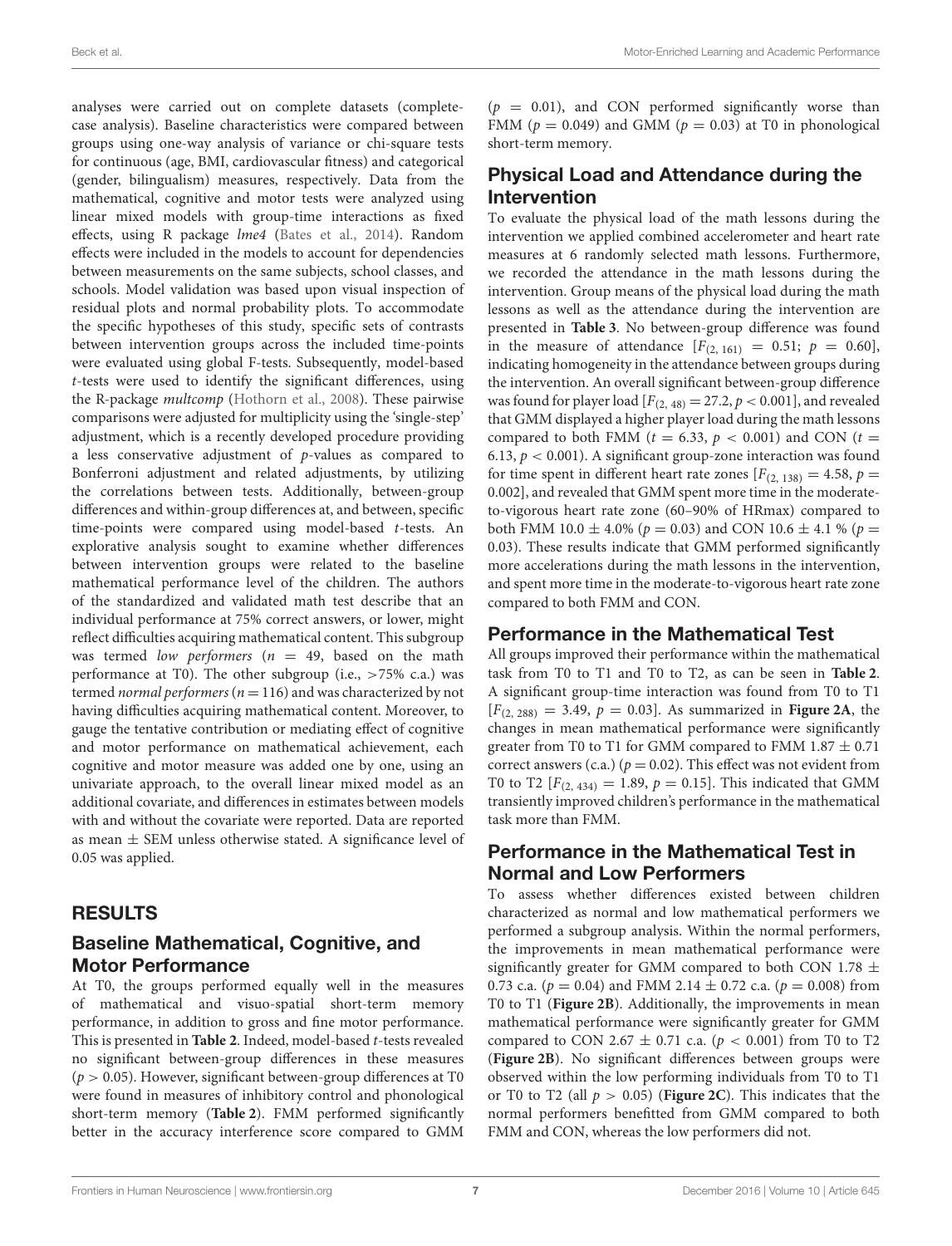<span id="page-7-0"></span>TABLE 2 | Mathematical, cognitive and motor performance at T0, T1 and T2 for the two intervention groups (FMM, Fine motor math; GMM, Gross motor math) and the control (CON) group.

| <b>Measure</b>                                               | <b>CON</b>        |                             |                               | <b>FMM</b>                  |                  |                               | <b>GMM</b>     |                  |                   |
|--------------------------------------------------------------|-------------------|-----------------------------|-------------------------------|-----------------------------|------------------|-------------------------------|----------------|------------------|-------------------|
|                                                              | T <sub>0</sub>    | T1                          | T <sub>2</sub>                | T <sub>0</sub>              | T1               | T <sub>2</sub>                | T <sub>0</sub> | <b>T1</b>        | T <sub>2</sub>    |
| <b>MATHEMATICAL PERFORMANCE (<math>N = 149</math>)</b>       |                   |                             |                               |                             |                  |                               |                |                  |                   |
| Math score (No.<br>correct answers)                          | $36.1 \pm 1.3$    | $38.9 \pm 1.3^*$            | $39.2 \pm 1.2^*$              | $37.3 \pm 1.2$              | $39.1 \pm 1.2^*$ | $40.4 \pm 1.1$ <sup>*</sup> § | $36.8 \pm 1.2$ | $40.6 \pm 1.2^*$ | $41.1 \pm 1.1^*$  |
| VISUO-SPATIAL SHORT-TERM MEMORY ( $N = 139$ )                |                   |                             |                               |                             |                  |                               |                |                  |                   |
| Span length (No.<br>boxes)                                   | $5.0 \pm 0.2$     | $5.1 \pm 0.2$               | $5.6 \pm 0.2$ *§              | $4.8 \pm 0.2$               | $5.2 \pm 0.2$    | $5.9 \pm 0.2$ <sup>*</sup> §  | $4.8 \pm 0.2$  | $5.5 \pm 0.2^*$  | $5.8 \pm 0.2^*$   |
| <b>PHONOLOGICAL SHORT-TERM MEMORY (<math>N = 136</math>)</b> |                   |                             |                               |                             |                  |                               |                |                  |                   |
| Words recalled (No.<br>words)                                | $5.4 + 0.5^{b,c}$ | $5.7 + 0.5$                 | $5.4 \pm 0.5$                 | $6.4 \pm 0.5$               | $5.7 \pm 0.5$    | $6.6 \pm 0.4$ §               | $6.3 \pm 0.4$  | $5.1 \pm 0.4^*$  | $6.3 \pm 0.4$ §   |
| <b>EXECUTIVE FUNCTIONS (<math>N = 134</math>)</b>            |                   |                             |                               |                             |                  |                               |                |                  |                   |
| Accuracy (% correct):<br>congruent trials                    | $94.6 \pm 0.8$    | $96.6 \pm 0.8$              | $97.2 \pm 0.7^*$              | 97.1 $\pm$ 0.8 <sup>a</sup> | $98.9 \pm 0.8$   | $98.1 \pm 0.7$                | $96.5 \pm 0.8$ | $97.7 \pm 0.8$   | $97.7 \pm 0.7$    |
| Accuracy (% correct):<br>incongruent trials                  | $93.4 \pm 1.1$    | $95.0 \pm 1.1$              | $95.0 \pm 1.0$                | $96.3 \pm 1.0^{\circ}$      | $97.6 \pm 1.0$   | $96.9 \pm 1.0$                | $92.6 \pm 1.0$ | $95.7 \pm 1.0^*$ | $94.4 \pm 1.0$    |
| Response latency<br>(ms): congruent trials                   | $802 \pm 44$      | $733 \pm 44*$               | $707 \pm 33*$                 | $861 \pm 43$                | $704 \pm 43*$    | $657 \pm 33*$                 | $851 \pm 42$   | $723 \pm 42*$    | $692 \pm 32*$     |
| Response latency<br>(ms): incongruent trials                 | $863 \pm 61$      | $763 \pm 61*$               | $743 \pm 48$ *                | $927 \pm 61$                | $753 \pm 61*$    | $700 \pm 48$ *                | $943 \pm 60$   | $800 \pm 60*$    | $756 \pm 47$ *    |
| Interference effect:<br>accuracy (% correct)                 | $-1.3 \pm 0.9$    | $-1.6 \pm 0.9$              | $-2.2 \pm 0.8$                | $-0.7 \pm 0.9^{\circ}$      | $-1.3 \pm 0.9$   | $-1.2 \pm 0.9$                | $-3.9 \pm 0.9$ | $-2.0 \pm 0.9$   | $-3.2 \pm 0.8$    |
| Interference effect:<br>response latency (ms)                | $62 \pm 23$       | $31 \pm 23$                 | $38 \pm 21$                   | $66 \pm 23$                 | $49 \pm 23$      | $43 \pm 21$                   | $92 \pm 23$    | $78 \pm 23$      | $66 \pm 21$       |
| GROSS MOTOR PERFORMANCE ( $N = 136$ )                        |                   |                             |                               |                             |                  |                               |                |                  |                   |
| Best time (s)                                                | $20.9 \pm 0.7$    | $17.6 \pm 0.7^*$            | $15.7 \pm 0.9$ *§             | $20.0 \pm 0.7$              | $17.9 \pm 0.7^*$ | $14.7 \pm 0.8$ <sup>*</sup> § | $21.5 \pm 0.7$ | $17.7 \pm 0.7^*$ | $15.2 \pm 0.8$ *§ |
| FINE MOTOR PERFORMANCE ( $N = 126$ )                         |                   |                             |                               |                             |                  |                               |                |                  |                   |
| Assembly (No. of<br>parts)                                   | $20.1 \pm 1.7$    | $21.5 \pm 1.7$ <sup>*</sup> | $24.9 \pm 1.6$ <sup>*</sup> § | $21.6 \pm 2.0$              | $22.7 \pm 2.0$   | $27.9 \pm 1.9$ <sup>*</sup> § | $21.3 \pm 1.6$ | $22.8 \pm 1.6^*$ | $25.6 \pm 1.6$ *§ |

*Data reported as means* ± *SEM. Mathematical performance estimated by standardized, diagnostic Danish test. Visuo-spatial and phonological memory estimated using a spatial span and a word-recall task. Executive functions estimated using a modified Eriksen Flanker Task. Interference effect is the difference between incongruent and congruent trials. Gross and fine motor performance evaluated through a coordination wall task and the Perdue Pegboard, respectively.* \**Indicates a significant within-group difference from T0. §Indicates a significant within-group difference from T1.*

*a Indicates a significant between-group difference from CON at T0.*

*b Indicates a significant between-group difference from FMM at T0.*

*c Indicates a significant between-group difference from GMM at T0 (p* < *0.05).*

# Contribution of Cognitive and Motor Covariates to Changes in Mathematical Performance

Additionally, we investigated whether, and to what extent, potential covariates contributed to the results observed for the mathematical performance, by using an univariate analysis. Group means of the cognitive and motor performance measures can be seen in **[Table 2](#page-7-0)**. The results of the univariate analysis are presented in **[Table 4](#page-9-1)**. When controlling for visuo-spatial short-term memory the difference in mathematical performance between GMM and FMM was reduced to 1.22  $\pm$  0.8 (p = 0.40). Changes in visuo-spatial short-term memory accounted for approximately 35% of the effects of the intervention on mathematical performance. Similar results were not found for any other measure of cognitive performance (see **[Table 4](#page-9-1)**). When controlling for gross motor skills the difference in mathematical performance between GMM and FMM was reduced to 1.41  $\pm$  0.77 ( $p = 0.16$ ). Changes in gross motor skill performance accounted for approximately 25% of the effects of the intervention on mathematical performance (see **[Table 4](#page-9-1)**).

# **DISCUSSION**

The aims of this study were 3-fold. First, we sought to investigate the immediate and longer-term effects of classroom-based integrated gross and fine motor activities on mathematical achievement in preadolescent children. Secondly, it was investigated whether the intervention elicited different effects in normal and low math performers. Thirdly, we sought to investigate the potential role of cognitive functions and motor skills in the physical activity-academic achievement relationship.

The main findings of the study were that motor enriched learning activities can improve mathematical achievement. Indeed, in normal performers, applying gross motor enriched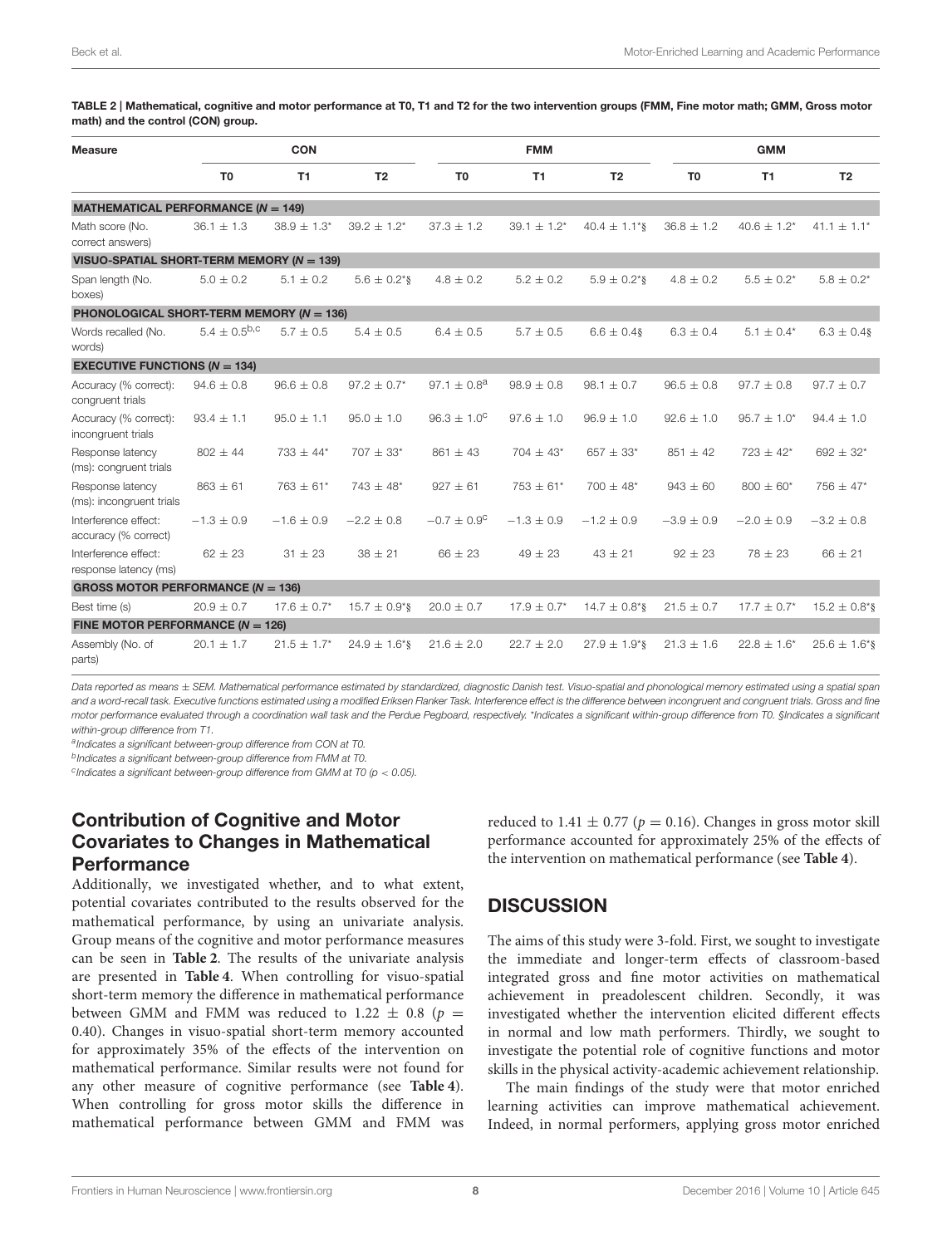<span id="page-8-0"></span>TABLE 3 | Attendance and physical load during the intervention for the two intervention groups (FMM, Fine motor math; GMM, Gross motor math) and the control (CON) group.

|                                            | CON                         | <b>FMM</b>             | <b>GMM</b>                                                                 |
|--------------------------------------------|-----------------------------|------------------------|----------------------------------------------------------------------------|
| ATTENDANCE ( $N = 165$ )                   |                             |                        |                                                                            |
| Attended math lessons (%)                  | $90.9 \pm 1.4$              | $92.7 + 1.2$           | $91.3 + 1.3$                                                               |
| <b>PHYSICAL LOAD (<math>N = 49</math>)</b> |                             |                        |                                                                            |
| Time spend in low HR zone (%)              | $88.8 + 3.1^{\circ}$        | $87.9 + 2.9^{\circ}$   | $77.9 \pm 2.7^{a,b}$                                                       |
| Time spend in MVPA HR<br>zone $(\%)$       | 11.1 $\pm$ 3.1 <sup>c</sup> | $11.7 \pm 2.9^{\circ}$ | $21.6 \pm 2.7^{a,b}$                                                       |
| Time spend in high HR zone (%)             | $0.2 + 3.1$                 | $0.4 \pm 2.9$          | $0.4 + 2.7$                                                                |
| Player Load/min (a.u.)                     |                             |                        | $0.07 \pm 0.006^{\circ}$ 0.07 $\pm$ 0.006° 0.12 $\pm$ 0.007 <sup>a,b</sup> |

*Data reported as means* ± *SEM. Physical load obtained through six spot tests using timesynced heart rate measures and accelerometers. MVPA, moderate-to-vigorous physical activity; HR, Heart rate. Low HR zone corresponds to 0–60% of HRmax , MVPA HR zone corresponds to 60–90% of HRmax and high HR zone corresponds to 90–100% of HRmax. a Indicates a significant between-group difference from CON at T0.*

*b Indicates a significant between-group difference from FMM at T0.*

*c Indicates a significant between-group difference from GMM (p* < *0.05).*

math lessons resulted in a greater improvement in mathematical performance compared to fine motor enriched math and conventional math lessons after a 6-week intervention. The effects on mathematical performance were maintained between gross motor enriched and conventional teaching in the normal performers 8 weeks after the cessation of the intervention. In all children, these positive effects were observed between gross motor enriched learning and fine motor enriched learning. These effects seem to be partly accounted for by changes in the visuo-spatial short-term memory, gross motor skills and, to a minor degree, fine motor skills. These results add to the emerging literature, consolidating the positive effects of integrating classroom-based motor activity to improve cognitive and academic performance in children (Donnelly et al., [2016\)](#page-12-4). Interestingly, our results specify that only normal achieving children benefit from adding motor activity to the classroom curriculum, and that cognitive and motor abilities could contribute to the observed positive effects of the motor enriched learning activities.

# Effects of Gross Motor-Enriched Learning Activities on Mathematical Performance

The observed behavioral effects might be the result of a combination of different mechanisms. Indeed, a recently published review proposed that classroom-based integrated physical activity could influence learning through various processes [\(Chandler and Tricot, 2015\)](#page-11-13), including acute and chronic effects of the physiological response to exercise on the central nervous system (CNS) [\(Hillman et al.,](#page-12-2) [2008\)](#page-12-2). For example, physical exercise causes a release of a plethora of neurobiological substances, including brain-derived neurotrophic factor (BDNF), lactate and insulin-like-growth factor (IGF-1) [\(Skriver et al., 2014\)](#page-13-14). Animal studies suggest that these neurotrophic agents might benefit neuroplastic processes, acutely related to memory formation (e.g., Cotman and Berchtold, [2002;](#page-11-14) [Cotman et al., 2007\)](#page-12-27). However, previous studies have demonstrated an intensity-dependent doseresponse relationship of exercise on the neurotrophic response [\(Ferris et al., 2007;](#page-12-28) [Winter et al., 2007\)](#page-13-15), leading to the greatest physiological response at intensities higher than the one experienced in the gross motor enriched learning activities in the current study (22% in moderate-to-vigorous heart rate zone). Additionally, a direct transfer of the animal-based molecular findings to human behavioral outcomes is irrefutably challenging [\(Voss et al., 2013\)](#page-13-16). Indeed, while some human studies have found associations between blood concentrations of a number of neurotrophic agents and behavioral outcomes [\(Winter et al.,](#page-13-15) [2007;](#page-13-15) [Skriver et al., 2014\)](#page-13-14), others have failed [\(Ferris et al., 2007;](#page-12-28) [Schmidt-Kassow et al., 2013\)](#page-13-17).

At a functional and behavioral level in children, single bouts of moderate-to-vigorous physical activity have been related to efficient and rapid allocation of attentional resources (Hillman et al., [2009\)](#page-12-21) and improved classroom behavior (Mullender-Wijnsma et al., [2015\)](#page-12-29). Results from chronic intervention studies focusing on moderate-to-vigorous physical activity have also pinpointed these positive effects (e.g., [Hillman et al., 2014\)](#page-12-20). Moreover, single bouts of coordinatively demanding physical activity have been found to improve attention in adolescents [\(Budde et al., 2008\)](#page-11-15), and chronic interventions employing coordinatively demanding physical activity have successfully improved children's attention [\(Chang et al., 2013;](#page-11-6) [Gallotta et al.,](#page-12-30) [2015\)](#page-12-30). Attention is a key mediator of hippocampal-related declarative memory formation [\(Aly and Turk-Browne, 2016\)](#page-11-16), probably related to schema-dependent academic learning and performance [\(van Kesteren et al., 2014\)](#page-13-18).

We hypothesized a general effect of motor enriched learning strategies. Yet, the gross motor learning activities were the single effective strategy in promoting mathematical performance. Arguably, the greater time spent in moderate-to-vigorous physical activity during the gross motor enriched learning activities, working in conjunction with greater coordinative demands, could have favored brain processes positively contributing to the effects of gross motor enriched learning activities on both an acute (during the lessons) and chronic (throughout the entire intervention) temporal scale.

Additionally, based on theories of embodied cognition (e.g., that cognitive knowledge is based on bodily experiences) [\(Barsalou, 2008\)](#page-11-17), learning could be influenced by integrating task-related motor activity, bridging the content to be acquired to the performed motor activity. Indeed, procedural sensorimotor experiences might contribute to declarative knowledge acquisition [\(Koziol et al., 2012\)](#page-12-31). Moreover, neuroanatomical structures, including the cerebellum, previously thought to be primarily motor related might also be critically involved in controlling higher-order cognitive functions [\(Diamond,](#page-12-32) [2000;](#page-12-32) [Koziol et al., 2012\)](#page-12-31). Previous studies have indeed found a positive effect of performing movements related to the content to be acquired in academically related domains in both adults [\(Macedonia et al., 2011;](#page-12-33) [Mayer et al., 2015\)](#page-12-34) and young children [\(Mavilidi et al., 2015\)](#page-12-35). Collectively, these studies demonstrate the positive effects of performing congruent motor activity to improve learning. Theoretically, it could be speculated that the gross motor enriched learning activities involved motor activity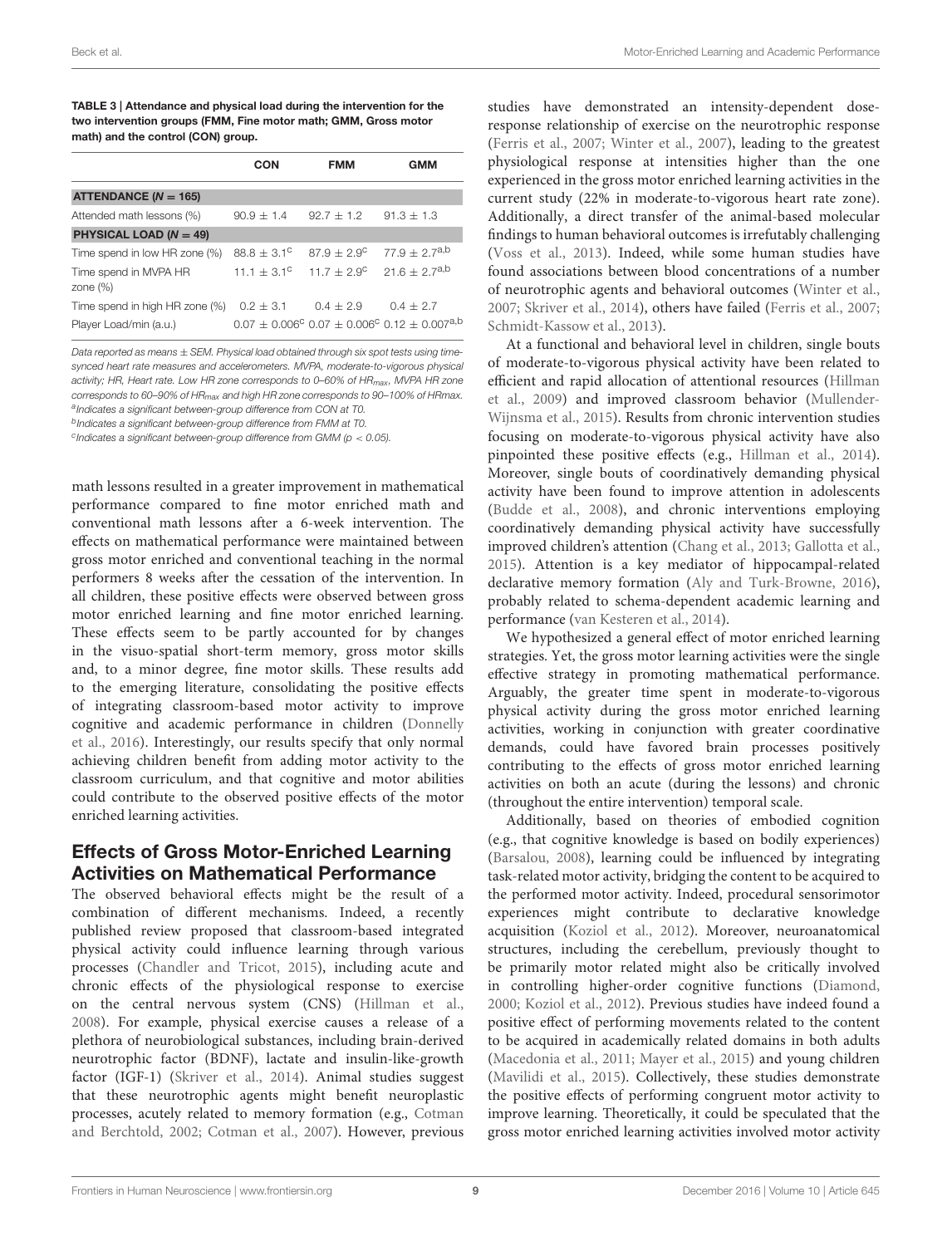

<span id="page-9-0"></span>

<span id="page-9-1"></span>

| TABLE 4   Estimated between-group differences (GMM vs. FMM) with |
|------------------------------------------------------------------|
| cognitive and motor covariates.                                  |

|                                                          | <b>Estimated between- Percent</b> |        |  |
|----------------------------------------------------------|-----------------------------------|--------|--|
|                                                          | group difference contribution     |        |  |
| Without covariate                                        | $1.87 + 0.7$                      |        |  |
| Phonological short-term memory (No. words)               | $1.81 + 0.7$                      | 3.2    |  |
| Visuo-spatial short-term memory (No. boxes)              | $1.22 + 0.8$                      | 34.8   |  |
| Executive functions (Interference effect,<br>accuracy %) | $1.94 + 1.0$                      | $-3.7$ |  |
| Executive functions (Interference effect, RT<br>in ms)   | $1.99 + 1.0$                      | $-6.4$ |  |
| Fine motor skills (No. of parts)                         | $1.67 + 0.9$                      | 10.7   |  |
| Gross motor skills (Best time, in sec)                   | $1.41 + 0.8$                      | 24.6   |  |

*Data reported as means* ± *SEM. Different covariates added to the statistical model explaining intervention effects in mathematical performance. Percent contribution displays percent accounted for by a single covariate. The intervention effects are primarily accounted for by visuo-spatial short-term memory and gross motor skills.*

more likely to be subjectively perceived as more figuratively meaningful and congruent, compared to the motor activity performed during the fine motor enriched learning activities. This was, however, not assessed during the study.

Taken together, while both the quantitative (e.g., exercise intensity), qualitative (e.g., coordinative demands) and embodied (e.g., congruency) characteristics of the physical activity might explain the behavioral differences observed, more research is needed to pinpoint the exact mechanisms underlying the effects.

# Differential Effects of Interventions on Mathematical Performance Related to the Baseline Level of the Children

The results obtained in our subgroup analyses showed that the benefits of gross motor enriched learning activities were confined to the normal performing individuals. The lowperforming children generally improved their mathematical performance more. However, no differences were observed in the improvements between groups. This was in contrast to the normal performing individuals, where benefits of gross motor enriched learning activities were present. Previous research have, on the other hand, shown that the effects of physical activity on cognition and academic involvement were greatest for low-performing children [\(Mahar et al., 2006;](#page-12-15) Drollette et al., [2014\)](#page-12-16). However, whereas this study included measures of mathematical performance in a longitudinal interventional perspective, previous studies have used measures of executive functioning [\(Drollette et al., 2014\)](#page-12-16) and class-room behavior [\(Mahar et al., 2006\)](#page-12-15) in acute study designs. Furthermore, these studies all employed physical activity interventions centered around the quantitative characteristics of the performed activity. Moreover, the results of the abovementioned studies might be partially biased by the statistical phenomenon of regression toward the mean, explaining the tendency for an "extreme" measure to be closer to the mean when measured the second time (e.g., [Moreau et al., 2016\)](#page-12-36). In contrast, the results of the current study do not seem to be biased by this statistically observable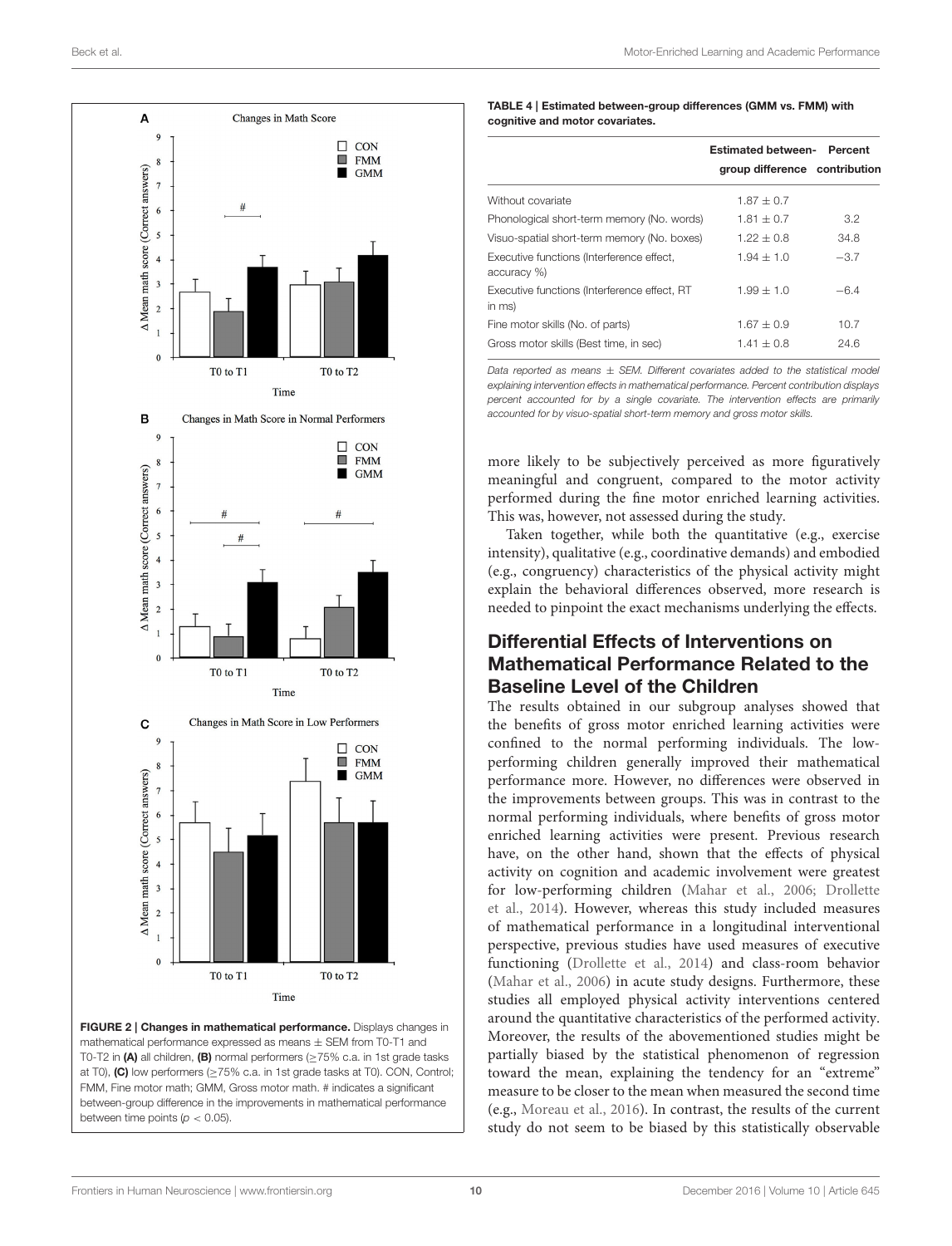phenomenon, as it was within the normal performing subgroup that the benefits of gross motor learning activities were observed. Taken together, the parameters mentioned above complicate direct comparisons to the results of the current study.

Importantly, however, our results contribute with novel knowledge clarifying who benefits from classroom-based integrated motor activity. It seems that the combined cognitive and motor demands of the gross motor enriched teaching strategies result in positive effects uniquely for normal performers, and not for the low performers. These findings support the notion of an optimal challenge point, as initially proposed by Pesce and colleagues [\(Pesce et al., 2013\)](#page-12-17). Specifically, [Pesce et al. \(2013\)](#page-12-17) found that enriching a physical activity intervention with additional cognitive demands specifically centered around the executive functions of the participants, resulted in greater improvements in measures of flexible attention for typically developing children, but not for children with developmental coordinative motor deficits. The authors argued that children with motor deficits required a higher amount of cognitive control merely performing the physical activity, leaving less cognitive resources available to deal with additional cognitive challenges [\(Pesce et al., 2013\)](#page-12-17). In line with this, one could speculate that the low-performing individuals were sufficiently challenged by the cognitive demands of the mathematical content to be acquired during the lessons, due to their initial lower mathematical skill proficiency, leaving fewer mental resources available to benefit from the additional motor activity posed by the gross motor enrichment. Collectively, enriching mathematical lessons with gross motor activity seems to be optimal for normal performing individuals, but not for low performing individuals.

Despite these interesting findings, the current evidence in the field does not allow for clear conclusions regarding the responsiveness of physical activity interventions in individuals achieving at different levels at baseline. Future research is needed to investigate the potential inter-individual differences in the effectiveness of interventions aiming at improving academic achievements in children, using studies specifically designed for evaluating this question.

# Visuo-Spatial Short-Term Memory and Gross Motor Skill Performance Accounts for Mathematical Improvements

The performed univariate covariation analysis arguably provides novel, interesting perspectives on the effects of physical activity on academic achievement, by showing that changes in visuo-spatial short-term memory in addition to gross motor skill performance partially accounted for the effects of the intervention on mathematical performance. This was not the case, to the same extent, for the other included cognitive or motor measures, indicating specific associations between physical activity, visuo-spatial memory, gross motor skills and mathematical achievement. In support of this, visuospatial memory has previously been related to mathematical achievements [\(Bull et al., 2008\)](#page-11-8), especially in young children [\(Holmes and Adams, 2006\)](#page-12-37). Moreover, previous cross-sectional findings have supported a relationship between measures of fine and gross motor proficiency and cognitive functions in both elderly [\(Voelcker-Rehage et al., 2010\)](#page-13-19) and children (Geertsen et al., [2016\)](#page-12-12). A non-interventional longitudinal study also found that motor skills in kindergarten predicted academic achievement in 1st grade children [\(Roebers et al., 2014\)](#page-13-20). The results of the current study add longitudinal and interventional evidence to the current knowledge, suggesting that gross motor enriched learning activities might improve mathematical performance through improved gross motor skills and visuospatial short-term memory. These results fit nicely with the only other developmental study addressing the potential mediating role of gross motor skills, but not fine motor skills, on executive functioning [\(Pesce et al., 2016\)](#page-13-9), which is closely related to mathematical performance in children (St. Clair-Thompson and Gathercole, [2006\)](#page-13-7). However, the causal interactions between the performance measures included in the current study are difficult to infer from these results, and the results should be seen as an initial exploration of possible mediating effects. Previous studies applying classroom-based interventions to improve academic achievements through physical activity have not controlled for the contribution of covariates to the same extent as in the current study. Thus, the novelty of the current findings warrants the need for investigating the contribution of cognitive and motor covariates when evaluating the effects of physical activity on academic achievements in future studies.

# Strengths and Limitations

This study was strengthened by the ecological value of the design including school classes as the level of randomization in the cluster-randomized controlled trial. In addition, by controlling what, when and how the participants were taught while still keeping their regular teachers and framework, we ensured that these factors did not influence our results substantially. Moreover, we evaluated the long-term effects caused by the intervention, which adds extremely important knowledge about the stability of the intervention. However, some limitations should also be kept in mind when interpreting the results of the study. First, the combination of a relatively small sample size and a substantial intra- and inter-individual variability might have influenced the power of the study. A larger sample size could strengthen the effects of the intervention [\(Gelman and Carlin,](#page-12-38) [2014;](#page-12-38) [Moreau et al., 2016\)](#page-12-36). Additionally, we acknowledge that the test measures included in the study are subject to practiceeffects (i.e., test-retest effects). However, these would expectedly affect the included groups equally, and hence would not bias the inter-group comparisons on which our conclusions are based. Even though we included various objective measures of motor skills and cognitive functions as potential covariates affecting the effects of the intervention on mathematical performance, our study could also have included measures of motivation, social interactions during the lessons and mental well-being as recently pointed out in the review by [Diamond and Ling](#page-12-3) [\(2016\)](#page-12-3) to strengthen the interpretation of the results. Indeed, integrating physical activity into the classroom have been found to influence motivational aspects (e.g., [Vazou and Smiley-Oyen,](#page-13-11) [2014;](#page-13-11) [Vazou and Skrade, 2016\)](#page-13-21). Moreover, the results of our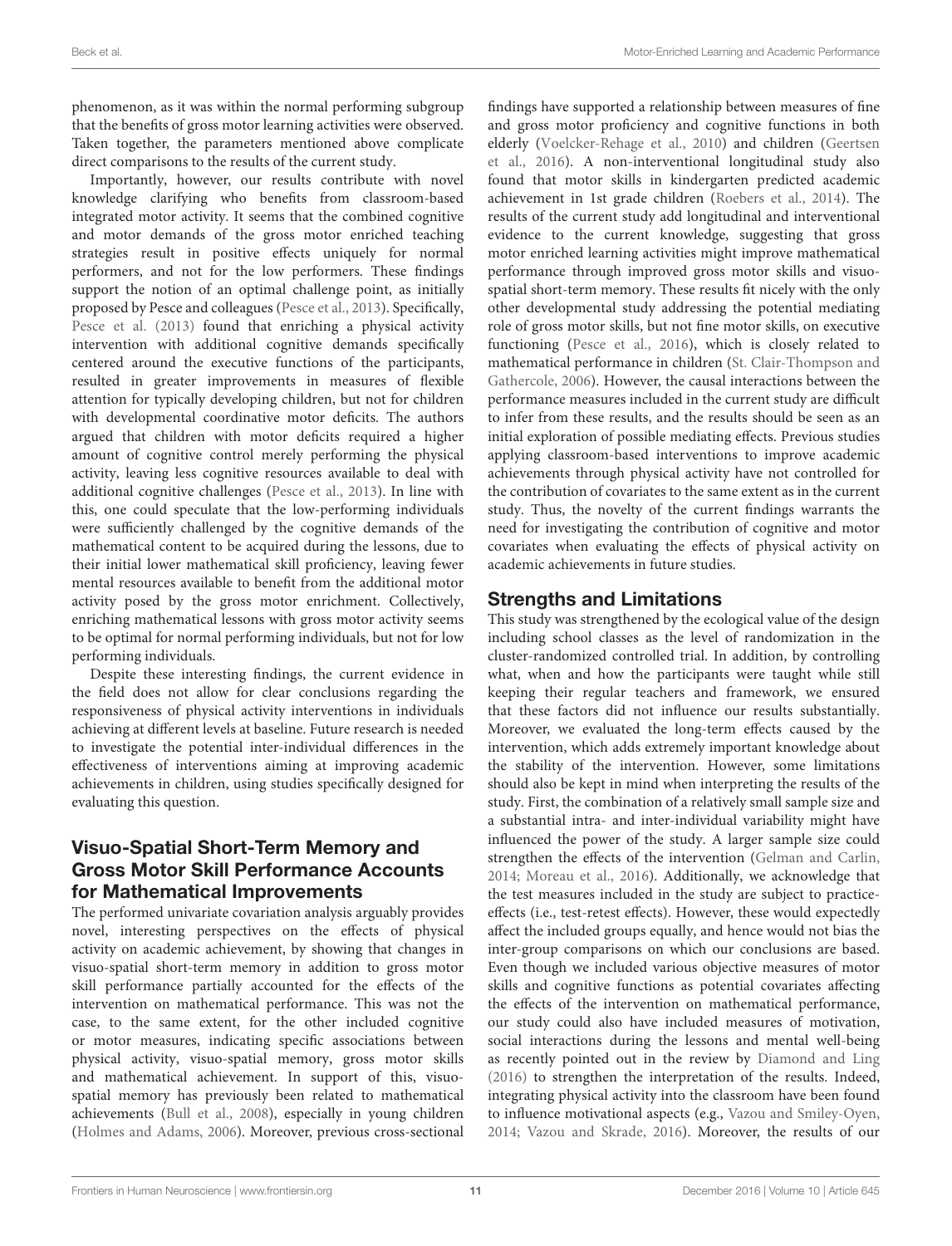univariate approach did not account for collinearity between predictors and, with this shortcoming in mind, they should be seen as an initial exploration of possible mediating effects. However, more sophisticated techniques for mediation analysis, beyond the scope of the present study, such as the one applied by [Pesce et al. \(2016\)](#page-13-9), would allow a more comprehensive exploration while accommodating for collinearity. Inferring the exact mechanisms underlying the observed behavioral effects in the current study design is challenging. Future studies should investigate these. Structural and functional imaging techniques could prove a valuable tool to widen our understanding of the underlying mechanisms.

# **CONCLUSION**

Participation in math lessons focusing on integrating gross motor activity can positively contribute to mathematical achievements in preadolescent children. In normal math performers, gross motor enrichment led to larger improvements than fine motor enrichment and conventional teaching. Across all children gross motor enrichment resulted in greater mathematical achievement compared to fine motor enrichment. From a practical perspective, teachers and related personnel should consider integrating gross motor activity in learning activities relevant to the academic curriculum as a promising way to engage children and improve academic achievement. The subgroup differences suggest the need of individually tailored teaching activities, specifically related to the individuals' optimal

## **REFERENCES**

- <span id="page-11-7"></span>Ahamed, Y., MacDonald, H., Reed, K., Naylor, P.-J., Liu-Ambrose, T., and McKay, H. (2007). School-based physical activity does not compromise children's academic performance. Med. Sci. Sports Exerc. 39, 371–376. doi: [10.1249/01.mss.0000241654.45500.8e](https://doi.org/10.1249/01.mss.0000241654.45500.8e)
- <span id="page-11-10"></span>Ahler, T., Bendiksen, M., Krustrup, P., and Wedderkopp, N. (2012). Aerobic fitness testing in 6- to 9-year-old children: reliability and validity of a modified Yo-Yo IR1 test and the Andersen test. Eur. J. Appl. Physiol. 112, 871–876. doi: [10.1007/s00421-011-2039-4](https://doi.org/10.1007/s00421-011-2039-4)
- <span id="page-11-16"></span>Aly, M., and Turk-Browne, N. B. (2016). Attention promotes episodic encoding by stabilizing hippocampal representations. Proc. Natl. Acad. Sci. U.S.A. 113, E420–E429. doi: [10.1073/pnas.1518931113](https://doi.org/10.1073/pnas.1518931113)
- <span id="page-11-9"></span>Andersen, L. B., Andersen, T. E., Andersen, E., and Anderssen, S. A. (2008). An intermittent running test to estimate maximal oxygen uptake: the Andersen test. J. Sports Med. Phys. Fitness 48, 434–437.
- <span id="page-11-17"></span>Barsalou, L. W. (2008). Grounded cognition. Annu. Rev. Psychol. 59, 617–645. doi: [10.1146/annurev.psych.59.103006.093639](https://doi.org/10.1146/annurev.psych.59.103006.093639)
- <span id="page-11-12"></span>Bates, D., Mächler, M., Bolker, B. M., and Walker, S. C. (2014). Fitting linear mixed-effects models using lme4. arXiv:1406.5823v1[stat.CO]23, 1–51.
- <span id="page-11-3"></span>Best, J. R. (2010). Effects of physical activity on children's executive function: contributions of experimental research on aerobic exercise. Dev. Rev. 30, 331–351. doi: [10.1016/j.dr.2010.08.001](https://doi.org/10.1016/j.dr.2010.08.001)
- <span id="page-11-15"></span>Budde, H., Voelcker-Rehage, C., Pietrabyk-Kendziorra, S., Ribeiro, P., and Tidow, G. (2008). Acute coordinative exercise improves attentional performance in adolescents. Neurosci. Lett. [441, 219–223. doi: 10.1016/j.neulet.2008.](https://doi.org/10.1016/j.neulet.2008.06.024) 06.024
- <span id="page-11-8"></span>Bull, R., Espy, K. A., and Wiebe, S. A. (2008). Short-term memory, working memory, and executive functioning in preschoolers: longitudinal predictors of mathematical achievement at age 7 years. Dev. Neuropsychol. 33, 205–228. doi: [10.1080/87565640801982312](https://doi.org/10.1080/87565640801982312)

challenge point, to enhance learning in academic domains in children.

## AUTHOR CONTRIBUTIONS

MB, RL, JW, SG, and JL designed the experiment. MB, RL, and JW collected the data. MB, RL, JW, SG, and CR conducted the required data analysis. All authors contributed to drafting the manuscript, and all authors approved the final version of the manuscript.

## FUNDING

This project was supported by a grant from the LEGOfoundation. LEGO-Education provided the MoreToMath® products.

## ACKNOWLEDGMENTS

We would like to thank Lasse Rehné Jensen, Laurits Munk Højberg, Christian Lillelund Jacobsen, Stefan Madsen, Hanna Wårfors, Meaghan Spedden, Andreas Blaaholm Nielsen, Sisse Kofoed Seide, Sofie Rejkjær Elleby for their help with data collection. We would like to thank Richard Thomas for valuable feedback on a previous version of this manuscript. We would like to thank the included schools and their teachers, and most importantly the children for participating in the study.

- <span id="page-11-0"></span>Butterworth, B. (2005). The development of arithmetical abilities. J. Child Psychol. Psychiatry 46, 3–18. doi: [10.1111/j.1469-7610.2004.00374.x](https://doi.org/10.1111/j.1469-7610.2004.00374.x)
- <span id="page-11-11"></span>Casamichana, D., Castellano, J., Calleja-Gonzalez, J., San Román, J., and Castagna, C. (2013). Relationship between indicators of training load in soccer players. J. Strength Cond. Res. 27, 369–374. doi: [10.1519/JSC.0b013e3182548af1](https://doi.org/10.1519/JSC.0b013e3182548af1)
- <span id="page-11-1"></span>Castelli, D. M., Hillman, C. H., Buck, S. M., and Erwin, H. E. (2007). Physical fitness and academic achievement in third- and fifth-grade students. J. Sport Exerc. Psychol. 29, 239–52. doi: [10.1123/jsep.29.2.239](https://doi.org/10.1123/jsep.29.2.239)
- <span id="page-11-4"></span>Chaddock, L., Erickson, K. I., Prakash, R. S., Kim, J. S., Voss, M. W., Vanpatter, M., et al. (2010). A neuroimaging investigation of the association between aerobic fitness, hippocampal volume, and memory performance in preadolescent children. Brain Res. [1358, 172–183. doi: 10.1016/j.brainres.2010.0](https://doi.org/10.1016/j.brainres.2010.08.049) 8.049
- <span id="page-11-5"></span>Chaddock-Heyman, L., Erickson, K. I., Holtrop, J. L., Voss, M. W., Pontifex, M. B., Raine, L. B., et al. (2014). Aerobic fitness is associated with greater white matter integrity in children. Front. Hum. Neurosci. 8:584. doi: [10.3389/fnhum.2014.00584](https://doi.org/10.3389/fnhum.2014.00584)
- <span id="page-11-2"></span>Chaddock-Heyman, L., Erickson, K. I., Kienzler, C., King, M., Pontifex, M. B., Raine, L. B., et al. (2015). The role of aerobic fitness in cortical thickness and mathematics achievement in preadolescent children. PLoS ONE 10:e0134115. doi: [10.1371/journal.pone.0134115](https://doi.org/10.1371/journal.pone.0134115)
- <span id="page-11-13"></span>Chandler, P., and Tricot, A. (2015). Mind your body: the essential role of body movements in children's learning. Educ. Psychol. Rev. 27, 365–370. doi: [10.1007/s10648-015-9333-3](https://doi.org/10.1007/s10648-015-9333-3)
- <span id="page-11-6"></span>Chang, Y. K., Tsai, Y. J., Chen, T. T., and Hung, T. M. (2013). The impacts of coordinative exercise on executive function in kindergarten children: An ERP study. Exp. Brain Res. [225, 187–196. doi: 10.1007/s00221-012-](https://doi.org/10.1007/s00221-012-3360-9) 3360-9
- <span id="page-11-14"></span>Cotman, C. W., and Berchtold, N. C. (2002). Exercise: a behavioral intervention to enhance brain health and plasticity. Trends Neurosci. 25, 295–301. doi: [10.1016/S0166-2236\(02\)02143-4](https://doi.org/10.1016/S0166-2236(02)02143-4)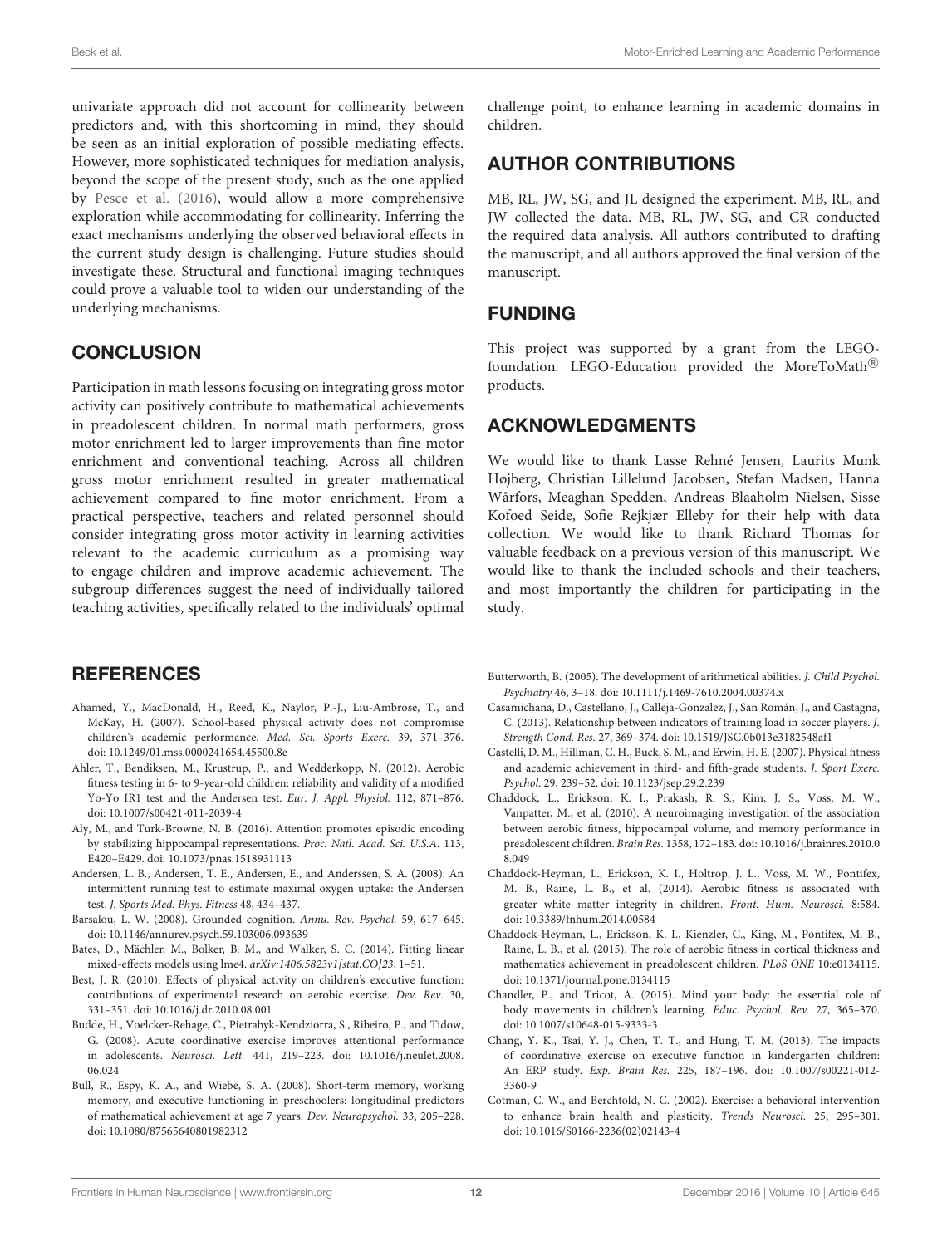- <span id="page-12-27"></span>Cotman, C. W., Berchtold, N. C., and Christie, L.-A. (2007). Exercise builds brain health: key roles of growth factor cascades and inflammation. Trends Neurosci. 30, 464–472. doi: [10.1016/j.tins.2007.06.011](https://doi.org/10.1016/j.tins.2007.06.011)
- <span id="page-12-32"></span>Diamond, A. (2000). Close interrelation of motor development and cognitive development and of the cerebellum and prefrontal cortex. Child Dev. 71, 44–56. doi: [10.1111/1467-8624.00117](https://doi.org/10.1111/1467-8624.00117)
- <span id="page-12-7"></span>Diamond, A. (2015). Effects of physical exercise on executive functions: going beyond simply moving to moving with thought. Ann. Sports Med. Res. 2, 1011–1015.
- <span id="page-12-3"></span>Diamond, A., and Ling, D. S. (2016). Conclusions about interventions, programs, and approaches for improving executive functions that appear justified and those that, despite much hype, do not. Dev. Cogn. Neurosci. 18, 34–48. doi: [10.1016/j.dcn.2015.11.005](https://doi.org/10.1016/j.dcn.2015.11.005)
- <span id="page-12-4"></span>Donnelly, J. E., Hillman, C. H., Castelli, D., Etnier, J. L., Lee, S., Tomporowski, P., et al. (2016). Physical activity, fitness, cognitive function, and academic achievement in children. Med. Sci. Sports Exerc. 48, 1197–1222. doi: [10.1249/MSS.0000000000000901](https://doi.org/10.1249/MSS.0000000000000901)
- <span id="page-12-16"></span>Drollette, E. S., Scudder, M. R., Raine, L. B., Moore, R. D., Saliba, B. J., Pontifex, M. B., et al. (2014). Acute exercise facilitates brain function and cognition in children who need it most: an ERP study of individual differences in inhibitory control capacity. Dev. Cogn. Neurosci. [7, 53–64. doi: 10.1016/j.dcn.2013.1](https://doi.org/10.1016/j.dcn.2013.11.001) 1.001
- <span id="page-12-0"></span>Duncan, G. J., Claessens, A., Magnuson, K., Klebanov, P., Pagani, L. S., Feinstein, L., et al. (2007). School readiness and later achievement. Dev. Psychol. 43, 1428–1446. doi: [10.1037/0012-1649.43.6.1428](https://doi.org/10.1037/0012-1649.43.6.1428)
- <span id="page-12-19"></span>Eriksen, B. A., and Eriksen, C. W. (1974). Effects of noise letters upon the identification of a target letter in a nonsearch task. Percept. Psychophys. 16, 143–149. doi: [10.3758/BF03203267](https://doi.org/10.3758/BF03203267)
- <span id="page-12-28"></span>Ferris, L. T., Williams, J. S., and Shen, C.-L. (2007). The effect of acute exercise on serum brain-derived neurotrophic factor levels and cognitive function. Med. Sci. Sports Exerc. 39, 728–734. doi: [10.1249/mss.0b013e31802f04c7](https://doi.org/10.1249/mss.0b013e31802f04c7)
- <span id="page-12-30"></span>Gallotta, M. C., Emerenziani, G. P., Iazzoni, S., Meucci, M., Baldari, C., and Guidetti, L. (2015). Impacts of coordinative training on normal weight and overweight/obese children's attentional performance. Front. Hum. Neurosci. 9:577. doi: [10.3389/fnhum.2015.00577](https://doi.org/10.3389/fnhum.2015.00577)
- <span id="page-12-25"></span>Gardner, R. A., and Broman, M. (1979). The Purdue pegboard: normative data on 1334 school children. J. Clin. Child Psychol. 8, 156–162. doi: [10.1080/15374417909532912](https://doi.org/10.1080/15374417909532912)
- <span id="page-12-12"></span>Geertsen, S. S., Thomas, R., Larsen, M. N., Dahn, I. M., Andersen, J. N., Krause-Jensen, M., et al. (2016). Motor skills and exercise capacity are associated with objective measures of cognitive functions and academic performance in preadolescent children. PLoS ONE 11:e0161960. doi: [10.1371/journal.pone.0161960](https://doi.org/10.1371/journal.pone.0161960)
- <span id="page-12-38"></span>Gelman, A., and Carlin, J. (2014). Beyond power calculations: assessing Type S (Sign) and Type M (Magnitude) errors. Perspect. Psychol. Sci. 9, 641–651. doi: [10.1177/1745691614551642](https://doi.org/10.1177/1745691614551642)
- <span id="page-12-13"></span>Gomez-Pinilla, F., and Hillman, C. (2013). The influence of exercise on cognitive abilities. Compr. Physiol. 3, 403–428. doi: [10.1002/cphy.c110063](https://doi.org/10.1002/cphy.c110063)
- <span id="page-12-11"></span>Haapala, E. A., Poikkeus, A. M., Tompuri, T., Kukkonen-Harjula, K., Leppänen, P. H., Lindi, V., et al. (2014). Associations of motor and cardiovascular performance with academic skills in children. Med. Sci. Sports Exerc. 46, 1016–1024. doi: [10.1249/MSS.0000000000000186](https://doi.org/10.1249/MSS.0000000000000186)
- <span id="page-12-8"></span>Hillman, C. H., Castelli, D. M., and Buck, S. M. (2005). Aerobic fitness and neurocognitive function in healthy preadolescent children. Med. Sci. Sports Exerc. 37, 1967–1974. doi: [10.1249/01.mss.0000176680.79702.ce](https://doi.org/10.1249/01.mss.0000176680.79702.ce)
- <span id="page-12-2"></span>Hillman, C. H., Erickson, K. I., and Kramer, A. F. (2008). Be smart, exercise your heart: exercise effects on brain and cognition. Nat. Rev. Neurosci. 9, 58-65. doi: [10.1038/nrn2298](https://doi.org/10.1038/nrn2298)
- <span id="page-12-20"></span>Hillman, C. H., Pontifex, M. B., Castelli, D. M., Khan, N. A., Raine, L. B., Scudder, M. R., et al. (2014). Effects of the FITKids randomized controlled trial on executive control and brain function. Pediatrics 134, e1063–e1071. doi: [10.1542/peds.2013-3219](https://doi.org/10.1542/peds.2013-3219)
- <span id="page-12-21"></span>Hillman, C. H., Pontifex, M. B., Raine, L. B., Castelli, D. M., Hall, E. E., and Kramer, A. F. (2009). The effect of acute treadmill walking on cognitive control and academic achievement in preadolescent children. Neuroscience 159, 1044–1054. doi: [10.1016/j.neuroscience.2009.01.057](https://doi.org/10.1016/j.neuroscience.2009.01.057)
- <span id="page-12-37"></span>Holmes, J., and Adams, J. W. (2006). Working memory and children's mathematical skills: implications for mathematical development and

mathematics curricula. Educ. Psychol. [26, 339–366. doi: 10.1080/0144341](https://doi.org/10.1080/01443410500341056) 0500341056

- <span id="page-12-26"></span>Hothorn, T., Bretz, F., and Westfall, P. (2008). Simultaneous inference in general parametric models. Biom. J. 50, 346–363. doi: [10.1002/bimj.200810425](https://doi.org/10.1002/bimj.200810425)
- <span id="page-12-18"></span>Howie, E. K., and Pate, R. R. (2012). Physical activity and academic achievement in children: a historical perspective. J. Sport Health Sci. 1, 160–169. doi: [10.1016/j.jshs.2012.09.003](https://doi.org/10.1016/j.jshs.2012.09.003)
- <span id="page-12-9"></span>Kantomaa, M. T., Stamatakis, E., Kankaanpää, A., Kaakinen, M., Rodriguez, A., Taanila, A., et al. (2013). Physical activity and obesity mediate the association between childhood motor function and adolescents' academic achievement. Proc. Natl. Acad. Sci. U.S.A. [110, 1917–1922. doi: 10.1073/pnas.](https://doi.org/10.1073/pnas.1214574110) 1214574110
- <span id="page-12-31"></span>Koziol, L. F., Budding, D. E., and Chidekel, D. (2012). From movement to thought: executive function, embodied cognition, and the cerebellum. Cerebellum 11, 505–525. doi: [10.1007/s12311-011-0321-y](https://doi.org/10.1007/s12311-011-0321-y)
- <span id="page-12-24"></span>Larsen, M. N., Helge, E. W., Madsen, M., Manniche, V., Hansen, L., Hansen, P. R., et al. (2016). Positive effects on bone mineralisation and muscular fitness after 10 months of intense school-based physical training for children aged 8-10 years: the FIT FIRST randomised controlled trial. Br. J. Sports Med. doi: [10.1136/bjsports-2016-096219.](https://doi.org/10.1136/bjsports-2016-096219) [Epub ahead of print].
- <span id="page-12-10"></span>Lopes, L., Santos, R., Pereira, B., and Lopes, V. P. (2013). Associations between gross motor coordination and academic achievement in elementary school children. Hum. Mov. Sci. 32, 9–20. doi: [10.1016/j.humov.2012.05.005](https://doi.org/10.1016/j.humov.2012.05.005)
- <span id="page-12-22"></span>Luciana, M., and Nelson, C. A. (2002). Assessment of neuropsychological function through use of the Cambridge neuropsychological testing automated battery : performance in 4- to 12-Year- old children. Dev. Neuropsychol. 22, 595–624. doi: [10.1207/S15326942DN2203\\_3](https://doi.org/10.1207/S15326942DN2203_3)
- <span id="page-12-33"></span>Macedonia, M., Müller, K., and Friederici, A. D. (2011). The impact of iconic gestures on foreign language word learning and its neural substrate. Hum. Brain Mapp. 32, 982–998. doi: [10.1002/hbm.21084](https://doi.org/10.1002/hbm.21084)
- <span id="page-12-15"></span>Mahar, M. T., Murphy, S. K., Rowe, D. A., Golden, J., Shields, A. T., and Raedeke, T. D. (2006). Effects of a classroom-based program on physical activity and on-task behavior. Med. Sci. Sports Exerc. 38, 2086–2094. doi: [10.1249/01.mss.0000235359.16685.a3](https://doi.org/10.1249/01.mss.0000235359.16685.a3)
- <span id="page-12-35"></span>Mavilidi, M. F., Okely, A. D., Chandler, P., Cliff, D. P., and Paas, F. (2015). Effects of integrated physical exercises and gestures on preschool children's foreign language vocabulary learning. Educ. Psychol. Rev. 27, 413–426. doi: [10.1007/s10648-015-9337-z](https://doi.org/10.1007/s10648-015-9337-z)
- <span id="page-12-34"></span>Mayer, K. M., Yildiz, I. B., Macedonia, M., and von Kriegstein, K. (2015). Visual and motor cortices support the translation of foreign language words. Curr. Biol. 25, 530–535. doi: [10.1016/j.cub.2014.11.068](https://doi.org/10.1016/j.cub.2014.11.068)
- <span id="page-12-36"></span>Moreau, D., Kirk, I. J., and Waldie, K. E. (2016). Seven pervasive statistical flaws in cognitive training interventions. Front. Hum. Neurosci. 10:153. doi: [10.3389/fnhum.2016.00153](https://doi.org/10.3389/fnhum.2016.00153)
- <span id="page-12-29"></span>Mullender-Wijnsma, M. J., Hartman, E., de Greeff, J. W., Bosker, R. J., Doolaard, S., and Visscher, C. (2015). Moderate-to-vigorous physically active academic lessons and academic engagement in children with and without a social disadvantage: a within subject experimental design. BMC Public Health 15:404. doi: [10.1186/s12889-015-1745-y](https://doi.org/10.1186/s12889-015-1745-y)
- <span id="page-12-14"></span>Mullender-Wijnsma, M. J., Hartman, E., de Greeff, J. W., Doolaard, S., Bosker, R. J., and Visscher, C. (2016). Physically active math and language lessons improve scademic schievement: a cluster randomized controlled trial. Pediatrics 137, e20152743. doi: [10.1542/peds.2015-2743](https://doi.org/10.1542/peds.2015-2743)
- <span id="page-12-1"></span>Parsons, S., and Bynner, J. (2005). Does Numeracy Matter More? London: National Research and Development Centre for Adult Literacy and Numeracy.
- <span id="page-12-6"></span>Pesce, C. (2012). Shifting the focus from quantitative to qualitative exercise characteristics in exercise and cognition research. J. Sport Exerc. Psychol. 34, 766–786. doi: [10.1123/jsep.34.6.766](https://doi.org/10.1123/jsep.34.6.766)
- <span id="page-12-5"></span>Pesce, C., and Ben-Soussan, T. D. (2016). "Cogito ergo sum or "ambulo ergo sum?" New perspectives in developmental exercise and cognition research," in Exercise-Cognition Interaction, ed T. McMorris (London: Elsevier Inc.), 251.
- <span id="page-12-23"></span>Pesce, C., Crova, C., Cereatti, L., Casella, R., and Bellucci, M. (2009). Physical activity and mental performance in preadolescents: Effects of acute exercise on free-recall memory. Ment. Health Phys. Act. 2, 16–22. doi: [10.1016/j.mhpa.2009.02.001](https://doi.org/10.1016/j.mhpa.2009.02.001)
- <span id="page-12-17"></span>Pesce, C., Crova, C., Marchetti, R., Struzzolino, I., Masci, I., Vannozzi, G., et al. (2013). Searching for cognitively optimal challenge point in physical activity for children with typical and atypical motor